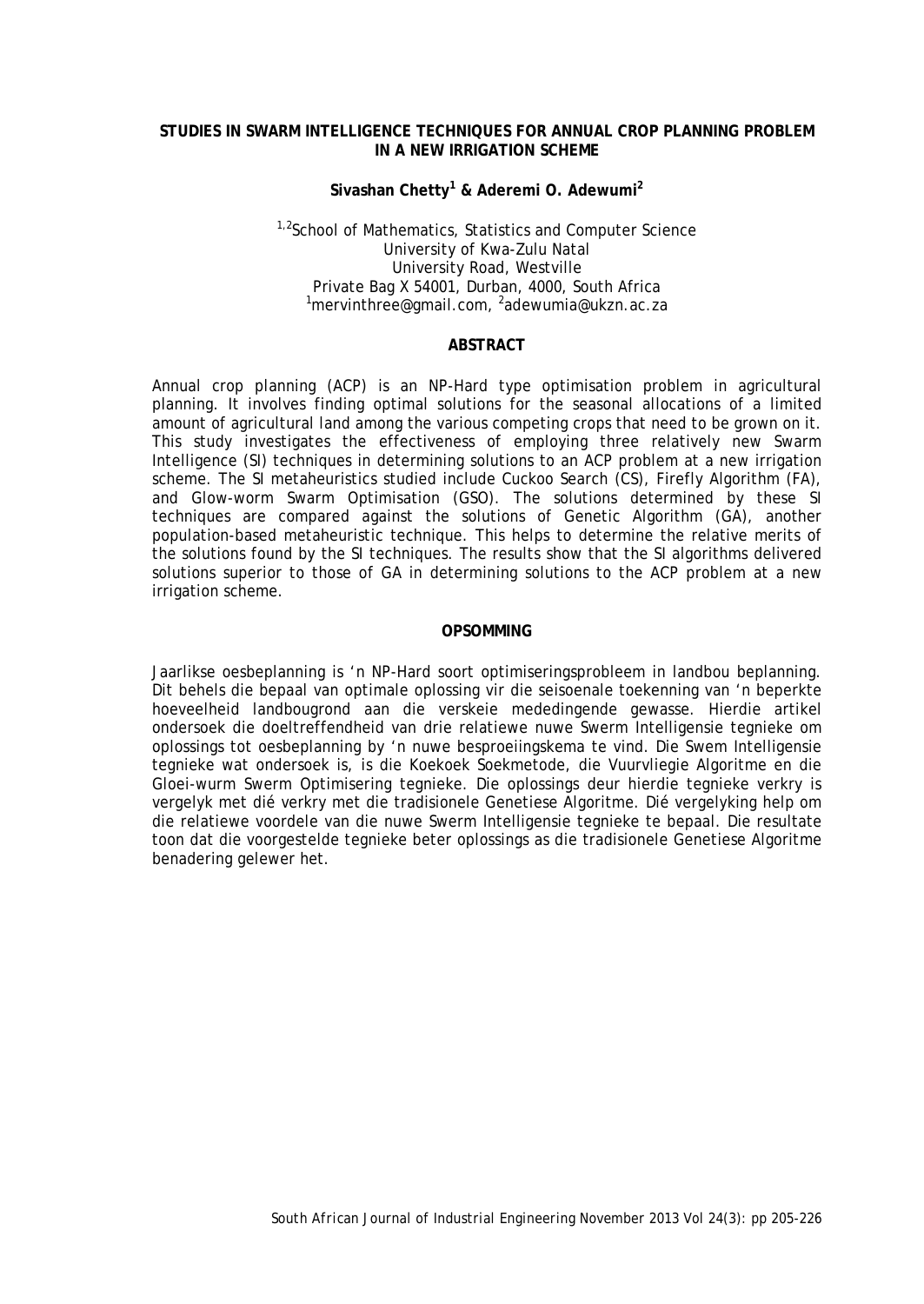### **1 INTRODUCTION**

Increases in population growth have increased the need for more food to be produced worldwide. At present, shortages in food supply have brought the hard-felt reality of starvation to the lives of millions of people. This is particularly true in 'fourth world' countries. To combat this problem in the future, the productivity of food must increase. The agricultural sector is the primary supplier of food in the world [1]. To try to meet the growing demand for food, the agricultural sector must increase its output. Optimising the production of food with current agricultural practices is important, but it is not enough to meet the *future* demands. To produce more food in the future, more land must be made available for agricultural production.

The allocation of land for agricultural production will depend on the decisions made by local authorities. For land to be allocated, it must be assessed to determine its suitability for agricultural production, and whether the crops grown on it will be sustainable in the future. This is important for economic development. To determine the agricultural potential of a given area of land, several factors must be considered. The main factors are soil characteristics and climate conditions [2]. For crop production, these factors will determine the types of crops that will most suitably adapt to the given environmental conditions. Other important factors are, among others, the natural land resources and agricultural trends.

Natural land resources such as lakes and rivers are very valuable commodities. They can be used to source irrigated water which, with rainfall, is important in determining the full agricultural potential of a given area of agricultural land. The agricultural trends will determine the types of crops that will bring the most suitable economic benefits.

When an area of land is allocated to develop a new irrigation scheme, and it has been finalised which crops will be cultivated, then solutions must be found to the hectare allocations among the competing crops. In determining the hectare allocations, it must be considered that different types of crops grow in different seasons, grow for different lengths of time, and have different plant requirements. These factors must be considered in order to determine feasible solutions.

The problem of trying to optimise the seasonal hectare allocations of a given area of agricultural land among the various competing crops that must be grown within a year is an NP-Hard type optimisation problem in agricultural planning, called 'annual crop planning' (ACP). ACP aims to determine solutions that will maximise the total gross profits earned from a given area of agricultural land, by making the most efficient use of the limited resources available for agricultural production. Limited resources include land, irrigated water supply, and the various costs associated with agricultural production. The solutions must satisfy the multiple land and irrigation water allocation constraints that are associated with ACP, in order to be feasible.

This research introduces a new ACP mathematical model, formulated by the authors of this paper, and intended to determine solutions to the ACP problem at a *new* irrigation scheme. Previous studies in crop and irrigation planning have used both single and multi-objective mathematical models. Many optimisation techniques have been used to provide solutions to these models. These include Linear Programming (LP), Simulated Annealing (SA), Particle Swarm Optimisation (PSO) and Evolutionary Algorithms (EAs), among others. Pant et al. [3] employed the Differential Evolution (DE) algorithm to provide solutions to a crop planning problem under adequate, normal and limited irrigated water supply. The objective was to maximise the net benefits gained, under these conditions. It was found that DE performed better than the programming tool LINGO. In [4], Pant et al. investigated the performances of four EAs in providing solutions to a crop planning problem. These algorithms included the Genetic Algorithm (GA), PSO, DE, and Evolutionary Programming (EP). Solutions were also determined using LINGO. The solutions showed that, of all the heuristic algorithms, GA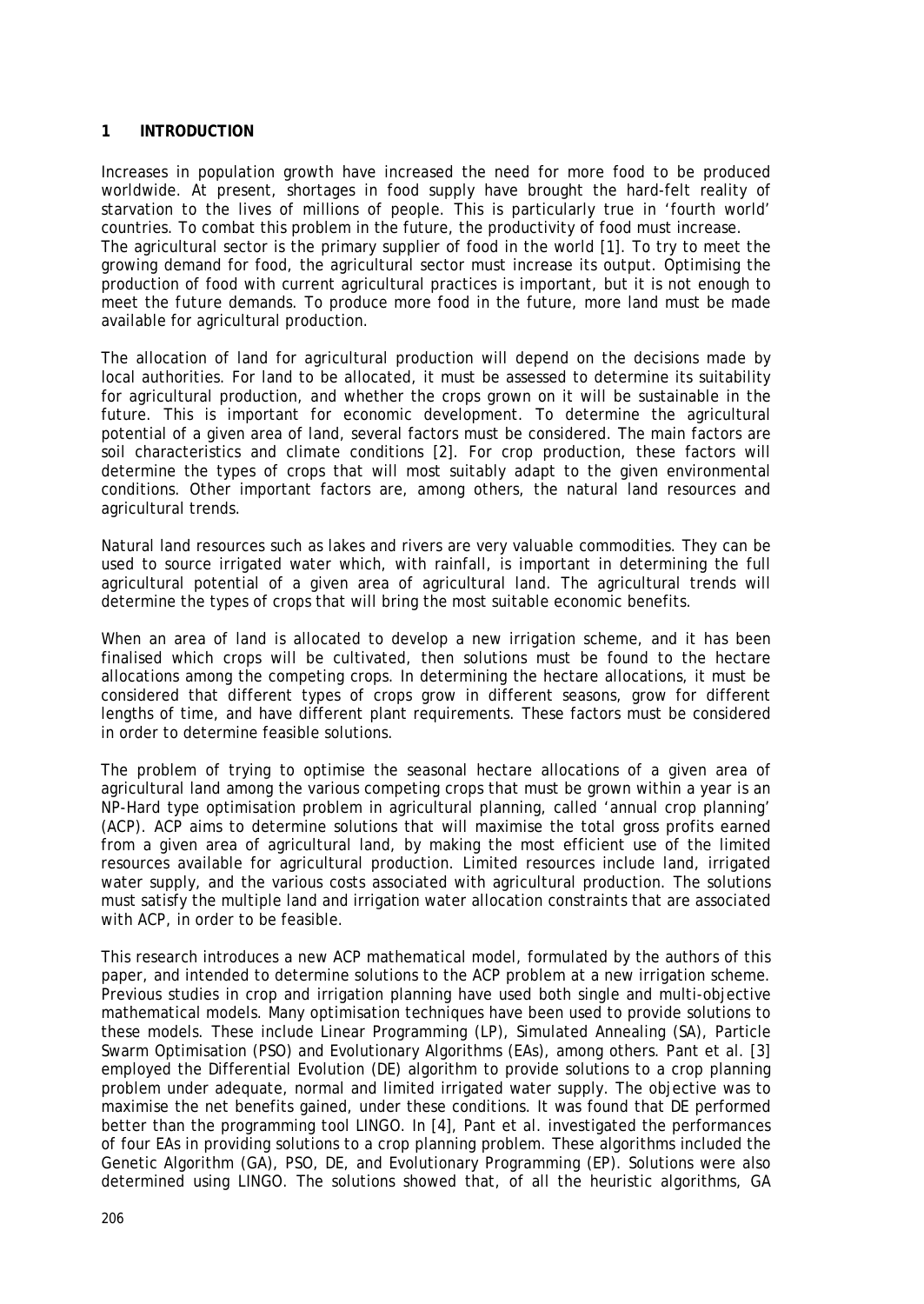performed poorly, and that DE, PSO, and EP were all comparable. Georgiou and Papamichail [5] used SA in combination with the Stochastic Gradient Descent Algorithm to determine solutions for the optimised water release policies of a reservoir. The released water had to be allocated efficiently among the various crops being grown. To maximise profits, the 'optimal' cropping pattern had to be determined. Wardlaw and Bhaktikul [6] used GA to solve a problem of irrigated water scheduling, using a 0-1 approach. The research found that GA performed well in being able to distribute irrigated water to several farm plots to satisfy the soil moisture content levels under water scarce conditions. The water allocations were done on a rotational basis. Sarker and Ray [7] proposed an improved EA known as the Multi-objective Constrained Algorithm (MCA), which was used to provide solutions to a multi-objective crop planning problem. The research found that MCA performed relatively better than the two other optimisation techniques used. These techniques included the  $\varepsilon$ -constrained method and the Non-dominated Sorting Genetic Algorithm (NSGAII). Raju and Kumar [8] compared the performances of GA and LP in providing solutions to a crop planning problem. The objective was to maximise the net benefits. The performances of GA and LP were relatively close. It was concluded that GA is an effective heuristic algorithm that can be used for irrigation planning. Reddy and Kumar [9] studied the effectiveness of using Elitism-Mutation Particle Swarm Optimisation (EMPSO) in determining the short-term release policies of irrigated water from a reservoir under water scarce conditions. The study concluded that the heuristic algorithm is effective in providing short-term solutions for multi-crop irrigation.

The objective of this paper was to investigate and compare the performances of three relatively new Swarm Intelligence (SI) metaheuristic algorithms, in determining solutions to an ACP problem at a new irrigation scheme. The algorithms investigated are Cuckoo Search (CS), Firefly Algorithm (FA) and Glow-worm Swarm Optimisation (GSO). To determine the relative merits of the solutions provided by these SI algorithms, their solutions have been compared against the solutions of a traditional population based metaheuristic algorithm, the Genetic Algorithm (GA). The solutions determined and comparisons made will indicate the possible strengths and/or weaknesses of the SI algorithms, in determining solutions to this ACP problem. The solutions found will be valuable in making suggestions concerning the seasonal hectare allocations for the crops that are required to be grown. To the best of our knowledge, the authors of this paper have not come across any other research that has used SI metaheuristic algorithms in determining solutions to an ACP problem at a new irrigation scheme.

The rest of this paper is structured as follows. Section 2 describes and presents the formulation of the ACP mathematical model. Section 3 describes the case study of the Taung Irrigation Scheme. Section 4 describes the SI metaheuristic algorithms used. Section 5 presents and discusses the experimental results obtained. Finally, Section 6 draws conclusions and outlines possible future work.

## **2 THE ANNUAL CROP PLANNING MATHEMATICAL MODEL**

This annual crop planning (ACP) mathematical model, formulated by the authors of this paper, is intended to determine solutions to the annual crop planning problem at a *new* irrigation scheme. The feasible solutions must allocate the limited amount of agricultural land among the various competing crops that need to be grown within the year. These solutions must satisfy all the constraints associated with the objective function. The objective in determining an optimal solution is to maximise the total gross profits that can be earned, in making the most efficient usage of the limited resources available. The limited resources include land, irrigated water supply, and the variable costs associated with agricultural production. To determine feasible solutions, it must be taken into account that different crops grow in different seasons, grow for different lengths of time, and have different plant requirements. To make efficient use of irrigated water supply, precipitation must be taken into account.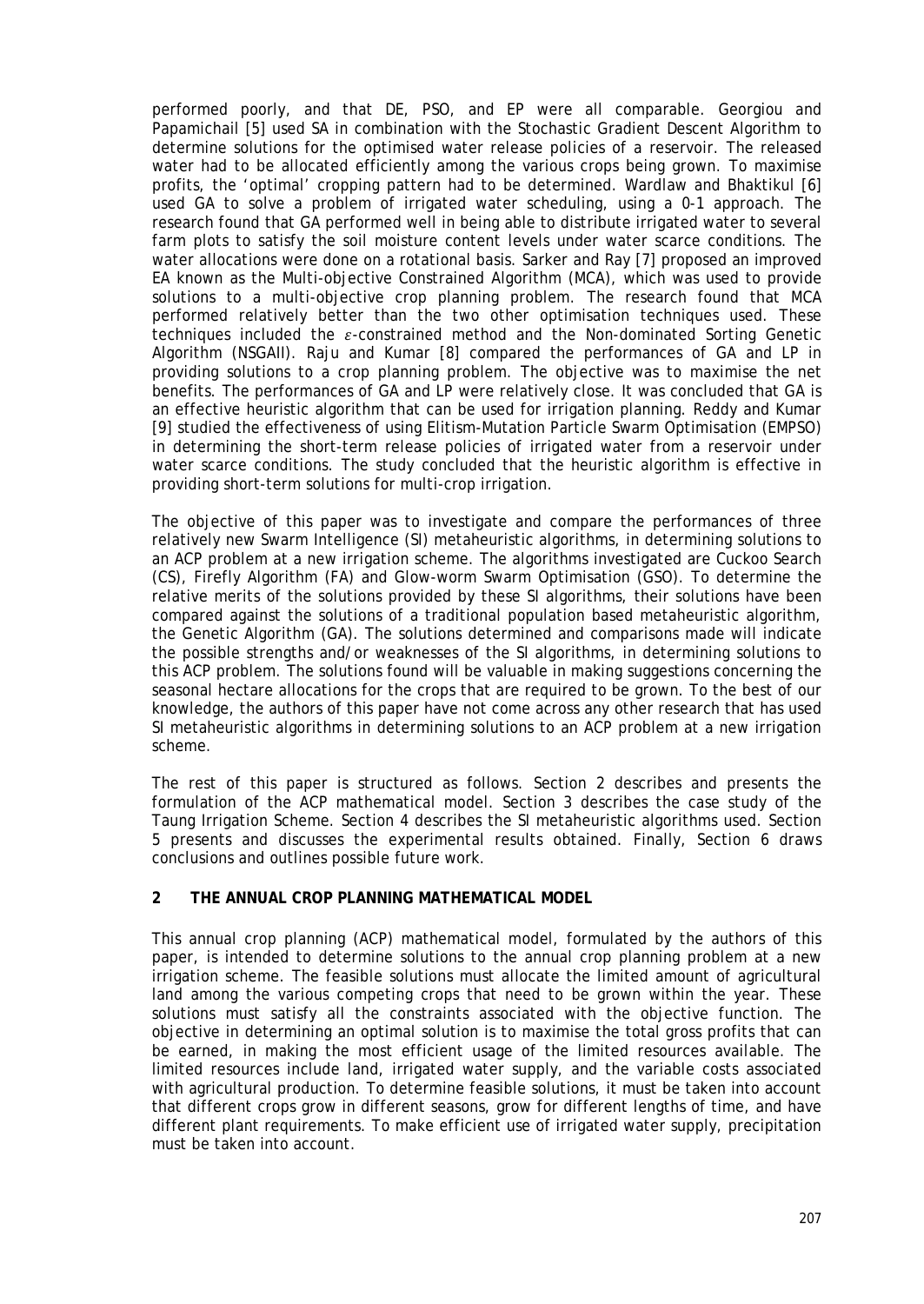The crops cultivated for agricultural production include those that are grown all year around. These are the tree-bearing crops and perennials. Other crop types include seasonal crops such as the summer, autumn, and winter crops. Single-crop plots of land are allocated to those crops that are grown all year around. Double-crop plots of land are allocated to two different types of crops that are grown in sequence within the year. Triple-crop plots of land are allocated to three different types of crops that are grown in sequence within a year, and so on.

Soil characteristics are also a factor in crop planning. Certain crops may adapt well only to certain types of soils. Therefore, the use of land is important for optimal yields. Irrigation application is also important. Too much or too little application of water will lead to suboptimal plant growth. This will affect the yield of the crop. Soils are also sensitive to leaching due to excessive water applications [1]. So the seasonal irrigated water allocations among the various crops must be well planned.

The ACP mathematical model for determining solutions at a new irrigation scheme is formulated as set out below.

## **2.1 Indices**

- $k$  Plot types. (1 = single-crop plots, 2 = double-crop plots, 3 = triple-crop plots, and so on).
- $i$  Indicative of the groups of crops that are grown in sequence throughout the year, on plot type k ( $i = 1$  represents the 1<sup>st</sup> group of sequential crops,  $i = 2$  represents the 2<sup>nd</sup> group of sequential crops,  $i = 3$  represents the 3<sup>rd</sup> group of sequential crops, and so on).
- $i$  Indicative of the individual crops grown at stage  $i$ , on plot  $k$ .

# **2.2 Input parameters**

- $l$  Number of different plot types.
- $N_k$  Number of sequential groups of crops grown within a year, on plot  $k$ .
- $M_{ki}$  Number of different types of crops grown at stage i, on plot k.
- $F_{kij}$  Average fraction per hectare of crop j, at stage i, on plot k, that needs to be irrigated (1 = 100% coverage,  $0 = 0$ % coverage).
- $R_{kij}$  Averaged rainfall estimates that fall during the growing months for crop  $j_i$ , at stage  $i$ , on plot  $k$ .
- $CWR_{kii}$  Crop water requirements of crop *j*, at stage *i*, on plot *k*.
- $T$  Total hectares of land allocated for the irrigation scheme.
- $A$  Volume of irrigated water that can be supplied per hectare (ha<sup>-1</sup>).
- $P$  Price of irrigated water m<sup>-3</sup>.
- $o_{kij}$  Other operational costs ha<sup>-1</sup> of crop *i*, at stage *i*, on plot *k*. These costs exclude the cost of irrigation.
- $YR_{kij}$  The amount of yield that can be obtained in tons per hectare (t ha<sup>-1</sup>) from crop  $j$ , at stage  $i$ , on plot  $k$ .
- $MP_{kij}$  Producer prices per ton (t<sup>-1</sup>) for crop j, at stage i, on plot k.
- $Lb_{kii}$  Lower-bound for crop  $j_i$ , at stage  $i_j$ , on plot  $k$ .
- $Ub_{kii}$  Upper-bound for crop *i*, at stage *i*, on plot *k*.
- $Lb_{-}P_{k}$  Lower-bound for plot type  $k$ .
- $Ub_{-}P_{k}$  Upper-bound for plot type k.
- **2.3 Calculated parameters**
- IR  $_{kii}$  Volume of irrigated water estimates that should be applied to crop *i*, at stage *i*, on plot k.  $(IR_{kij}m^3 = (CWR_{kij}m - R_{kij}m) * 10000m^2 * F_{kij}).$
- $TA$  Total volume of irrigated water that can be supplied to the given area of land, within a year  $(TA = T \cdot A)$ .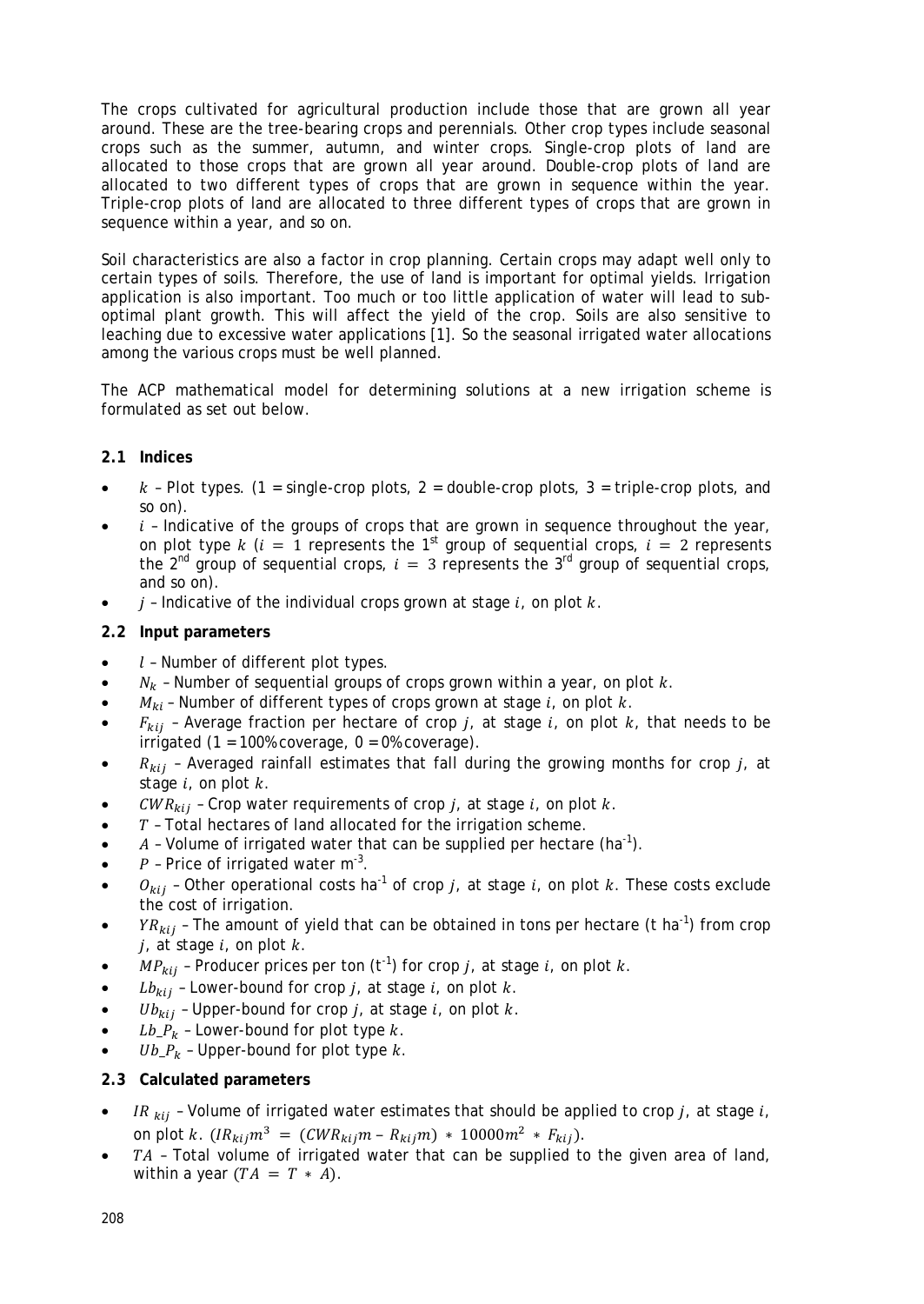- $C_{\perp}IR_{kii}$  The cost of irrigated water ha<sup>-1</sup> of crop *i*, at stage *i*, on plot *k*. ( $C_{\perp}IR_{kii}$  =  $IR_{kij} * P$ .
- $C_{kij}$  Variable costs ha<sup>-1</sup> of crop j, at stage i, on plot k.  $(C_{kij} = O_{kij} + C_{l}R_{kiii}).$
- $B_{kii}$  Gross margin that can be earned ha<sup>-1</sup> for crop j, at stage i, on plot k. ( $B_{kii}$  =  $MP_{kij} * YR_{kij} - C_{kij}.$

### **2.4 Variables**

- $L_k$  Total area of land allocated for agricultural production for plot type  $k$ .
- $X_{kij}$  Area of land, in hectares, that can be feasibly allocated to crop j, at stage i, on plot  $k$ .

### **2.5 Objective function**

Maximise

$$
f = \sum_{k=1}^{l} \sum_{i=1}^{N_k} \sum_{j=1}^{M_{ki}} X_{kij} B_{kij}
$$
 (1)

In equation (1), k represents the plot types.  $k = 1$  indicates the single-crop plots,  $k = 2$ indicates the double-crop plots, and so on. For each plot type  $k$ ,  $\hat{i}$  is indicative of the number of groups of crops that are grown in sequence throughout the year. For  $k = 1$ ,  $N_k$ (or  $N_1$ ) will be equivalent to 1. This will represent the group of crops that are grown all year around. For  $k = 2$ ,  $N_k = 2$ . This will represent two groups of crops that are grown in sequence throughout the year. These are the summer and winter crop groups. The explanation is similar for  $k = 3$ , and so on. For each sequential crop group i, grown on plot  $k$ , *i* will represent the individual crops grown. For  $k = 1$  and  $i = 1$ , *i* will be indicative of all the tree-bearing and perennial crops grown. For  $k = 2$  and  $i = 1$ , *i* will be indicative of all the summer crops grown. For  $k = 2$  and  $i = 2$ , *i* will be indicative of all the winter crops grown, and so on.

Equation (1) is subjected to the land and irrigated water allocation constraints given in Sections 2.6 and 2.7 below. The gross benefits  $B_{kij}$  that can be earned per crop must also satisfy the non-negative constraint given in Section 2.8 below.

### **2.6 Land constraints**

Feasible solutions must satisfy the lower and upper bound constraints of the plot types  $k$ . This constraint is given in equation (2) below.

$$
Lb_{-}P_{k} \le L_{k} \le Ub_{-}P_{k} \quad \forall k, i, j \tag{2}
$$

The sum of the hectares allocated for each plot type  $k$  must be less than or equal to  $T$ . This constraint is given by equation (3) below.

$$
\sum_{k=1}^{l} L_k \le T \tag{3}
$$

The sum of the hectares allocated for each crop *j*, at stage *i*, on plot *k*, must be less than or equal to the total area of land allocated for agricultural production on plot type  $k$ . This constraint is given by equation (4) below.

$$
\sum_{j}^{M_{ki}} X_{kij} \le L_k \quad \forall k, i \tag{4}
$$

 The lower and upper bound constraints for each crop must be satisfied. This constraint is given by equation (5) below.

$$
Lb_{kij} \le X_{kij} \le Ub_{kij} \quad \forall k, i, j \tag{5}
$$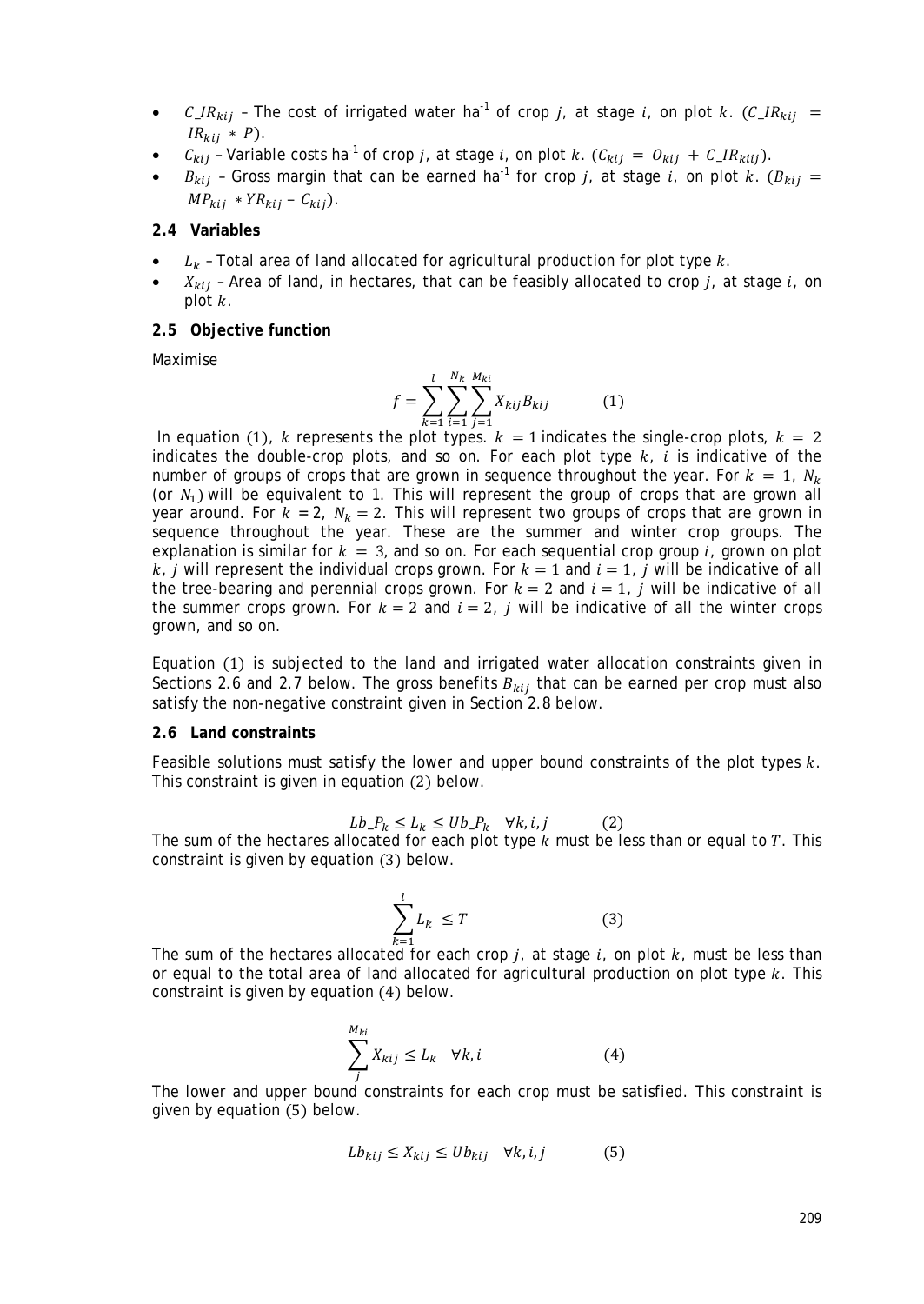## **2.7 Irrigation constraints**

The total volume of irrigated water that is required for the production of all crops within the year must be less than or equal to the total volume of irrigated water that can be supplied to the given area of land. This constraint considers that some crops may require more irrigated water than what is supplied per ha. It is therefore the responsibility of the farmer to distribute his supply of irrigated water efficiently. This constraint is given by equation (6) below.

$$
\sum_{k} \sum_{i} \sum_{j} X_{kij} I R_{kij} \le TA \tag{6}
$$

# **2.8 Non-negativ**e **constraints**

The gross profits that can be earned per crop must be greater than zero. This constraint is given by equation (7) below.

$$
B_{kij} > 0 \quad \forall k, i, j \tag{7}
$$

# **3 CASE STUDY**

The Taung Irrigation Scheme (TIS) is situated in the Taung District, in the North West Province of South Africa. It adjoins the Vaalharts Irrigation Scheme (VIS) – one of the largest irrigation schemes in the world, with a total of 3,764 ha of irrigated land currently [2]. The irrigated water currently supplied to the TIS is drawn from the Vaal River, and is supplied via the Vaalharts Canal System, which also supplies irrigated water to the VIS. The irrigated water is supplied to the TIS at a basic quota of 8,417  $m^3$ ha<sup>-1</sup>annum<sup>-1</sup> to the farmers [2]. Located in the area of the TIS is the Taung Dam which, at full capacity, has a total volume of 62.97 million  $m<sup>3</sup>$  of water. The dam was originally constructed to supply irrigated water to the TIS, but no infrastructure had been built to do so.

A recent survey [2] had been done to determine whether extending the existing TIS would be feasible in developing new irrigated areas. If it is found that the adjacent portions of land are viable, then the irrigated water supplied to the TIS will be drawn from the Taung Dam. The survey found that 3,315 ha are acceptable for agricultural production. It is also believed that agricultural production on this portion of land will match the high agricultural output of the neighbouring VIS. The current expansion of the TIS will cater for 175 people who had been previously excluded from the land. A total of 1,750 ha (10 ha per person) will now be allocated to them as restitution. As chosen by the local Department of Agriculture and the local farmers, the most suitable crops to be cultivated on this portion of land are those listed in Table 1 [2]. The crops consist of lucerne, which is grown all year around (y), and the rest of the crops, which are the summer (s) and winter (w) crops. Lucerne will be grown on single-crop plots of land, while the summer and the winter crops will be grown on double-crop plots of land.

To determine solutions for the seasonal hectare allocations among the various competing crops that need to be grown, the crop water requirements (CWR) and the average rainfall (AR) statistics need to be determined. The AR values are the average amount of rain that is expected to fall during the growing months of each crop. The CWR is provided by the Department of Water Affairs and Forestry [2]. The average rainfall statistics are obtained from [[1](#page-5-0)0]. The producer price per ton ( $\text{ZAR}^1$  t<sup>-1</sup>) of yield is determined from data from the Department of Agriculture, Forestry and Fisheries [11, 12]. The yield expected (t ha<sup>-1</sup>) per crop is determined from data from the Kwa-Zulu Natal Department of Agriculture and Environmental Affairs[13]. The water quota of 8,417 m<sup>3</sup>ha<sup>-1</sup>annum<sup>-1</sup> will remain the same. The cost of irrigated water is 8.77 cents/ $m^3$  [14].

<span id="page-5-0"></span><sup>&</sup>lt;sup>1</sup> ZAR stands for Zuid-Afrikaanse Rand. It is the Dutch translation of "South African Rand", the South African currency. l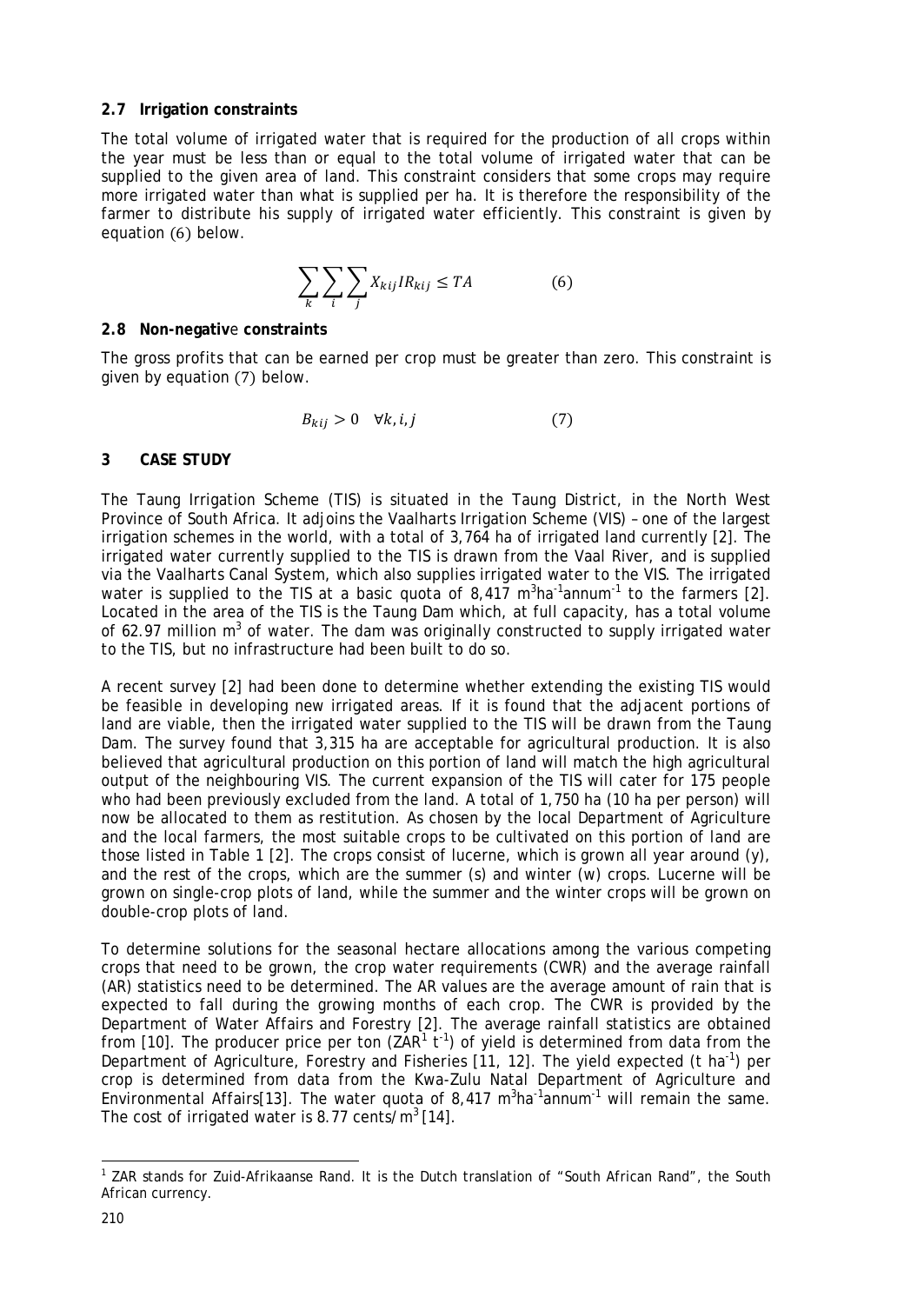| Crops          | CWR (mm) | AR (mm) | ZAR $t-1$ | t ha <sup>-1</sup> |
|----------------|----------|---------|-----------|--------------------|
| Lucerne $(y)$  | 1,445    | 444.7   | 1,185.52  | 16.0               |
| Tomato (s)     | 1,132    | 350.8   | 4,332.00  | 50.0               |
| Pumpkin (s)    | 794      | 279.0   | 1,577.09  | 20.0               |
| Maize (s)      | 979      | 279.0   | 1,321.25  | 9.0                |
| Ground Nut (s) | 912      | 339.5   | 5,076.00  | 3.0                |
| Sunflower (s)  | 648      | 314.9   | 3,739.00  | 3.0                |
| Barley (w)     | 530      | 58.3    | 2,083.27  | 6.0                |
| Onion (w)      | 429      | 177.0   | 2,397.90  | 30.0               |
| Potato (w)     | 365      | 152.8   | 2,463.00  | 28.0               |
| Cabbage (w)    | 350      | 152.8   | 1.437.58  | 50.0               |

**Table 1: Crop and average rainfall statistics**

# **4 METHODOLOGY**

Swarm Intelligence (SI) is research inspired by observing the naturally intelligent behaviour of swarms of biological agents within their environment. Without any central control structure directing their movements, they seem to interact intelligently with each together, independently achieving their objectives [15]. These observations have led to the development of many effective SI optimisation algorithms. The algorithms typically represent the individual behaviour of the biological agents, which are represented by a set of simple rules.

SI algorithms have provided effective solutions to many real-world optimisation problems that are NP-Hard in nature. This research investigates the effectiveness of employing three relatively new SI metaheuristic algorithms in solving the ACP problem at the TIS. The algorithms investigated are Cuckoo Search (CS), Firefly Algorithm (FA), and Glow-worm Swarm Optimisation (GSO). To determine the relative merits of the solutions provided by these algorithms, their solutions will be compared against the solutions of a traditional population-based metaheuristic algorithm, the Genetic Algorithm (GA). Brief descriptions of these algorithms are given in the subsections below.

## **4.1 Cuckoo Search**

CS [16] is inspired by the parasitism of some cuckoo bird species. These birds aggressively reproduce and then abandon their eggs in the nests of other bird species as hosts. Some host birds behave aggressively and eject the alien eggs upon discovering an intrusion. Others simply leave their nests and build new nests elsewhere. Each egg in the host bird's nest represents a possible solution. The goal of the CS algorithm is to replace an inferior solution in the host bird's nest with a potentially better solution. This is represented by a newly-laid egg. There are three guiding rules governing the CS algorithm:

- 1. Each bird lays one egg at a time. The egg gets placed randomly among the host bird nests.
- 2. The nest with the highest fitness value will get carried over to the next generation.
- 3. The number of host bird nests is fixed. The probability of a host bird discovering an intrusion is set at a constant value of  $p_a \in [0,1]$ .

In generating a new solution, the random-walk is best performed by using Levy flights. The Levy flight of cuckoo  $i$  is performed using equation  $(8)$ .

$$
x_i(t+1) = x_i(t) + s\delta \tag{8}
$$

where  $\delta$  is drawn from a *standard normal distribution* with mean 0 and standard deviation of 1.  $\delta$  determines the direction of movement.  $s$  is the step size. This determines the distance of the random walk. Determining s is tricky. If s is too big, then  $x_i(t + 1)$  will be too far away from  $x_i(t)$ . If s is too small, then  $x_i(t + 1)$  will be too close to  $x_i(t)$  to be significant. One of the most efficient algorithms used to calculate  $s$  is Mantegna's algorithm [16]. Using Mantegna's algorithm,  $s$  can be calculated by using equation (9).

$$
s = \frac{u}{|v|^{1/\beta}}\tag{9}
$$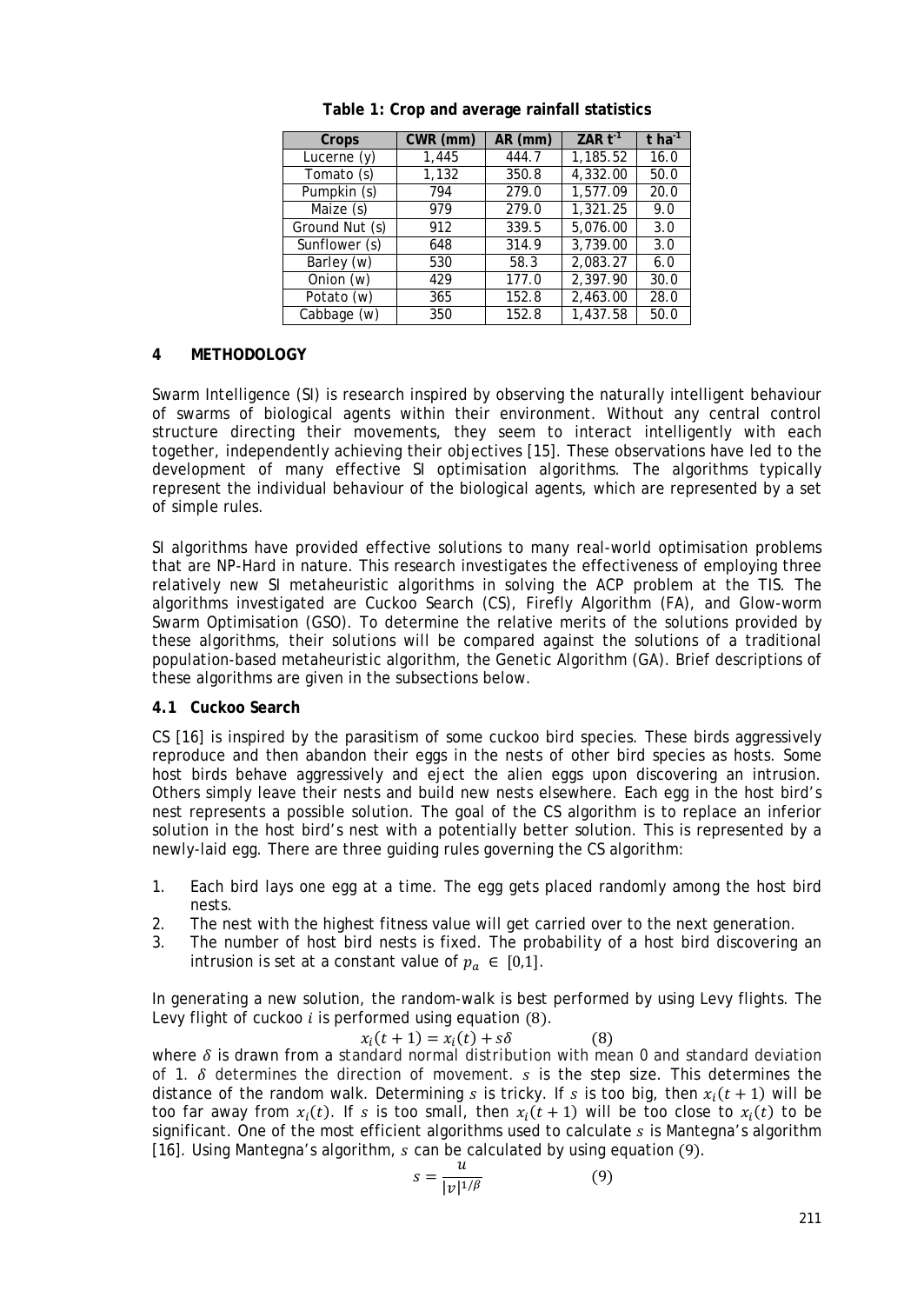where u and v are drawn from a normal distribution, and  $0 < \beta \le 2$ .

CS is implemented in this research by first randomly generating a population of  $n$  host bird nest solutions, i.e. nest (for  $i = 1, ..., n$ ). Each egg in nest<sub>i</sub> is represented by a randomlygenerated number that falls between 0 and 1. The fitness value of each nest  $i$  is then calculated. The best fitness value found in the population and its corresponding solution is then recorded in variables *bestFitness* and *bestNest* respectively.

At each iteration of the algorithm, a new population of nests ( $newWest$ ) is generated using nest and bestNest. Each newNest, is determined in moving nest, in the direction of bestNest using equation (8). The best nest solution from *newNest* is then determined and compared against *bestNest* to check if an improved solution has been found. If the solution improves on *bestNest*, then *bestNest* is replaced with this improved solution. Intrusion is implemented thereafter on each egg in  $newNest_i$  if  $p_a < rand$ , where rand is a randomly generated number between 0 and 1. If  $p_a <$  rand then a new value for the egg is generated at random. At this point, the best solution from newNest is determined and is again compared against *bestNest* to see if an improved solution is found.

bestNest will contain the best solution found by the algorithm, and this will be returned when the stopping criterion is met.

The algorithm for CS is as follows:

- 1. Generate an initial random solution of *n* host birdnests = *nest* (for  $i = 1, ..., n$ )
- 2. Evaluate the fitness of  $nest_i$  i.e.  $f(nest_i)$ .
- 3. Find the best fitness (bestFitness) and best nest (bestNest) from nest
- 4. *bestFitnessOverall* = bestFitness
- 5. *bestNestOverall* = bestNest
- 6. while  $t < no$  of Iterations do
	- 6.1. Generate new Nest, using nest and best Nest in performing levy flights

6.2. Get *bestNest* by performing these steps

6.2.1. **if**  $f(newNest_i) > f(nest_i)$  then

 $f(nest<sub>i</sub>) = f(newNest<sub>i</sub>)$ 

 $nest_i = newNest_i$ 

6.2.2.**end if**

Evaluate  $f(nest<sub>i</sub>)$  to determine *bestFitness* and *bestNest* 

- 6.3.  $t = t + n$
- 6.4. Generate *newNest*, using *nest* and  $p_a$ . Here a fraction of the worst solutions are replaced with new solutions for each  $nest_i$
- 6.5. Determine *bestNest* again using step 6.2.
- 6.6.  $t = t + n$
- $6.7$  **if**  $bestFitness > bestFitnessOverall$  **then** 6.7.1. *bestFitnessOverall* = *bestFitness*  $6.7.2.$ *bestNestOverall* =  $bestNest$ 6.8. **end if**
- 7. **end while**
- 8. **return**

A visual representation of a nest solution in CS is given in Figure 1 below, which shows the eggs of a host bird and that of a cuckoo bird in the nest of a host bird. Each egg  $x_i$  ( $\forall i =$  $1, ..., p$ ) represents a possible solution in the solution of a nest.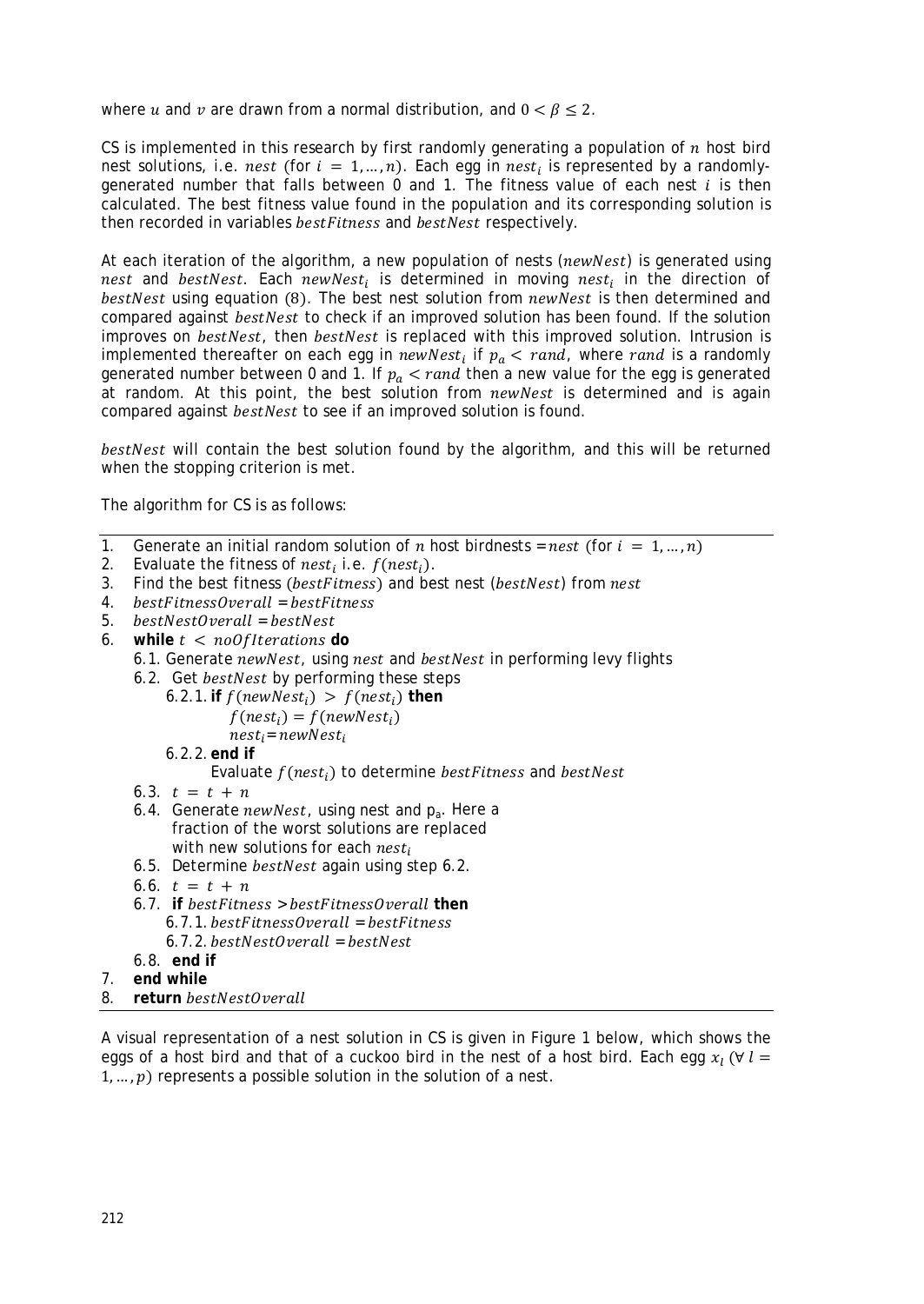

**Figure 1: Representation of a nest solution in the Cuckoo Search algorithm**

# **4.2 Firefly**

FA [16] is inspired by the ability of fireflies to emit light (bioluminescence) in order to attract other fireflies for mating purposes. There are three guiding rules governing this algorithm:

- 1. Fireflies are attracted towards brighter fireflies, regardless of their sex.
- 2. The attractiveness of a firefly is related to its brightness. However, it is assumed that the brightness decreases with distance. The brightest firefly moves randomly.

3. The brightness of the firefly is a function of the problems objective.

Attractiveness: The attractiveness of a firefly is given by equation (10).

$$
\beta(r) = \beta_0 \exp^{-\gamma r^2} \tag{10}
$$

 $\beta(r) = \beta_0 exp^{-\gamma r^2}$  (10)<br>Here, *r* is the distance between any two fireflies.  $\beta_0$  represents the initial attractiveness at  $r = 0$ .  $\gamma$  is an absorption coefficient. It controls the decrease in the intensity of light.

Movement: The movement of a less attractive firefly  $i$  towards a more attractive firefly  $j$  is given by equation (11).

$$
x_i = x_i + \beta_0 exp^{-\gamma r_{ij}^2} (x_j - x_i) + \alpha \left( rand - \frac{1}{2} \right) \qquad (11)
$$

where  $x_i$  is the current position of the firefly within the solution space. The combination of the elements in the second term represents the firefly's attractiveness, as seen by the other fireflies. The third term represents a random adjustment in the movement of the firefly.  $\alpha$  is a scaling parameter,  $\alpha \in [0,1]$ . rand is a uniformly distributed random number, rand  $\in (0,1)$ .  $r_{ij}$  represents the distance between fireflies *i* and *j*. It is calculated using the Cartesian distance [16] given in equation (12).

$$
r_{ij} = \sqrt{\sum_{k=1}^{d} (x_{ik} - x_{jk})^2}
$$
 (12)

FA is implemented in this research by first randomly generating a population of *n* fireflies, i.e. *firefly locations* (for  $i = 1 ... n$ ). Each element of each firefly i.e. fireflyLocations (for  $i = 1 ... n$ ). Each element of each firefly,  $fireflyLocations<sub>il</sub>$  ( $\forall l = 1, ..., p$ ), is represented by a randomly generated number that falls between 0 and 1. The light intensity, or fitness value, of each firefly  $i$  is then calculated and stored in the variable  $fireflyFitness<sub>i</sub>$ .

At each iteration, the fireflies in the population are sorted in descending order according to their fitness values. The fitness value of every firefly  $i$  is then compared to the fitness value of every other firefly *j* (for  $j = 1 ... n$ ). If *fireflyFitness<sub>i</sub>* < *fireflyFitness<sub>i</sub>* then firefly *i* moves in the direction of firefly  $i$  using equation (11).

When the stopping criterion is met, the solution returned will be the first solution in fireflyLocations after the sorted order is maintained, i.e. fireflyLocations $_0$ .

The FA algorithm is as follows:

Initialize  $\alpha$ ,  $\beta_0$ ,  $\gamma$  and noOfIterations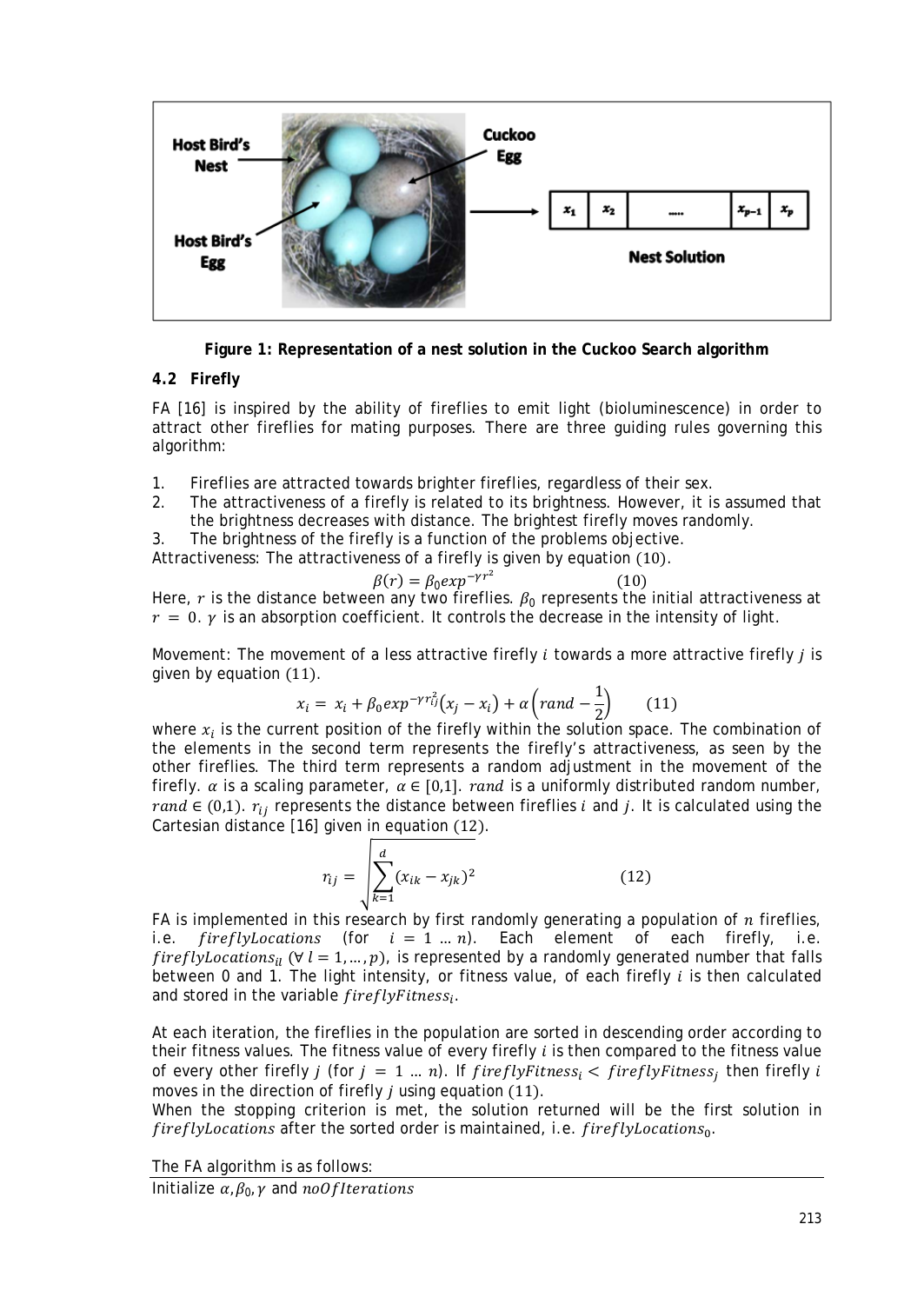- 1. Initialize *n* fireflies =  $fireflyLocations(for i = 1 ... n)$ <br>2. The light intensity of *fireflyLocations*: = *fireflyFitnes*
- 2. The light intensity of  $fireflyLocations_i = fireflyFitness_i$ <br>3. for *l* till no*Of Iterations* do
- for *l* till noOfIterations do
	- 3.1. for  $i$  till  $n$  do
		- 3.1.1.  $fireflyFitness_i = Evaluate(fireflyLocations_i)$
	- 3.2. **end for**
	- 3.3. Sort fireflyLocations and fireflyFitnessaccording to fireflyFitness
	- 3.4. bestFireflyFitness = fireflyFitness<sub>0</sub>
	- 3.5. bestFireflyLocation = fireflyLocations $_0$
	- 3.6. Move fireflies to new locations by performing these steps
		- **3.6.1. for** till **do**
			- **1.1. for** *j* **till** *n* **do**<br>**3.6.1.1.1. if** *fin*

```
\textbf{if} fireflyFitness_i < fireflyFitness_ithen
                3.6.1.1.1.1. Calculate r_{ii}3.6.1.1.1.2. Calculate \beta(r)3.6.1.1.1.3. Update fireflyLocations<sub>i</sub><br>1.1.2. end if
          3.6.1.1.2.3.6.1.2.end for
3.6.2. end for
```
4. **end for**

5. **return**

A visual representation of a solution in FA is given in Figure 2 below, which shows a swarm of fireflies. The position of each firefly represents a solution within the solution space. Its position is determined by the variables  $x_i$  ( $\forall$   $l = 1, ..., p$ ). The position of each firefly will determine the bioluminescence emitted.





# **4.3 Glow-worm Swarm Optimisation**

The Glow-worm Swarm Optimisation (GSO) [17, 18] is inspired by the natural behaviour of glow-worms in emitting a luminescent property called luciferin, in order to attract other glow-worms. Glow-worms with larger emissions of luciferin are considered more attractive. A glow-worm moves towards a brighter glow-worm if it lies within its range of view.

Initially, glow-worms are distributed randomly throughout the solution space. At any point in time t, the state of a glow-worm i is represented by its luciferin level  $l_i(t)$ , its position  $x_i(t)$ , and its vision range  $r_i(t)$ . During each iteration, these variables are updated, and it describes the movement of the glow-worms within the solution space.

The luciferin update is given by equation (13).

 $l_i(t + 1) = (1 - \rho)l_i(t) + \gamma \mathcal{J}(x_i(t))$  (13)

where  $\rho$  is the luciferin decay constant ( $0 < p < 1$ ).  $\gamma$  is the luciferin enhancement constant.  $\mathcal{J}(x_i(t))$  is the evaluation of the objective function, at time t.

To update the position of each glow-worm  $i$ , a set of neighbours  $N_i(t)$  needs to be determined. A glow-worm *i* is considered a neighbour of glow-worm  $i$ , if  $j$  falls within  $i$ 's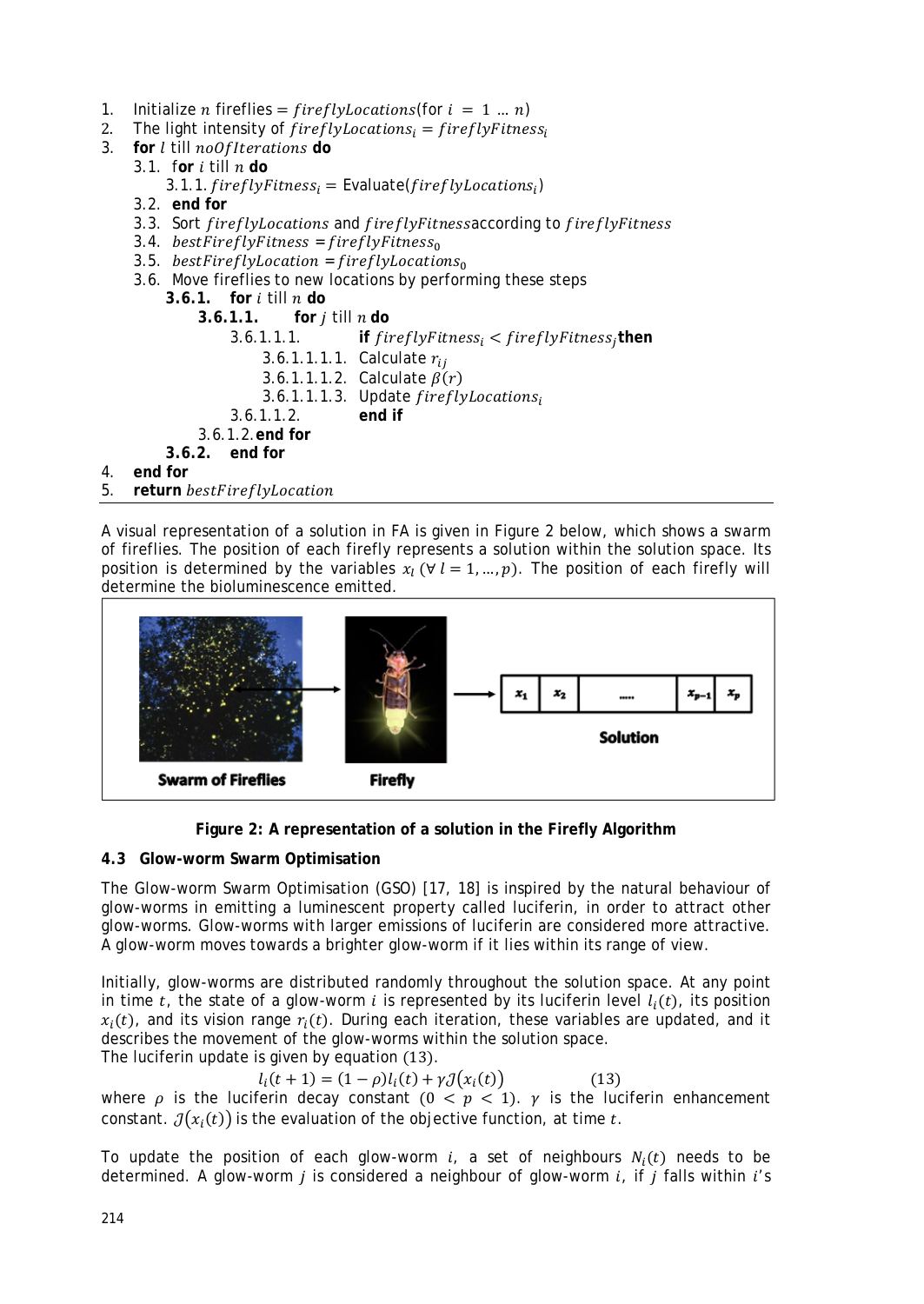vision range  $r_i(t)$ , and if  $l_i(t) < l_i(t)$ . A glow-worm *j* is then selected from  $N_i(t)$ , using roulette wheel selection. Glow-worm  $i$  then moves in the direction of glow-worm  $i$  using equation (14).

 $x_i(t + 1) = x_i(t) + st * \left\{ \frac{x_j(t) - x_i(t)}{\|x_j(t) - x_i(t)\|} \right\}$  $(14)$ where  $st$  is a constant step size.

Lastly, the vision range  $r_i(t)$  needs to be updated, using equation (15).<br>  $r_i(t + 1) = min\{r_s, max[0, r_i(t) + \beta(N_d - |N_i(t)|)]\}$  (15)

 $r_i(t + 1) = min{r_s, max[0, r_i(t) + \beta(N_d - |N_i(t)|)]}$ Here,  $r_s$ ,  $\beta$  and  $N_d$  are constant values.  $r_s$  is the maximum vision range,  $\beta$  is the rate of change of the neighbourhood range, and  $N_d$  is the maximum number of neighbours that glow-worm  $i$  is allowed to have.

GSO is implemented in this paper by first randomly generating a population of  $n$  glowworms, i.e. glowworm (for  $i = 1, ..., n$ ). Each element of each glow-worm, i.e. glowworm<sub>il</sub>  $(\forall l = 1, ..., p)$ , is represented by a random number which falls between 0 and 1. The fitness values of each  $glowworm_i$  are then calculated. The best fitness value and its corresponding solution is then stored in variables bestFitness and bestLocation, respectively.

At each iteration, the movement of each glow-worm  $i$  is performed using equations (13), (14) and (15). The best glow-worm from the newly-generated population is then determined, and its fitness value is cross-referenced against bestFitness. If its fitness value improves upon bestFitness, then bestFitness and bestLocation are replaced with the fitness value and the solution of the best glow-worm found. When the stopping criterion is met, *bestLocation* is returned.

The GSO algorithm is as follows:

- 1. Generate a population of *n* glow-worms = glowworm (for  $i = 1, ..., n$ )
- 2. Initialize the best fitness overall  $= bestFitness$
- 3. Initialize the best location overall = bestLocation
- 4. while t till noOfIterations do
	- 4.1. **for**  $i$  till  $n$  do
		- 4.1.1. Update luciferin of *glowworm*
	- 4.2. **end for**
	- 4.3. **for**  $i$  till  $n$  do

4.3.1. Find  $N_i(t)$ 

- 4.3.2. for each  $glowworm_i \in N_i(t)$  do
	- 4.3.2.1.Find probability:

$$
p_{ij}(t) = \frac{l_j(t) - l_i(t)}{\sum_{k \in N_i(t)} l_k(t) - l_i(t)}
$$

- 4.3.3.**end for**
- 4.3.4. Select glowworm, using roulette wheel selection with  $p_{ii}(t)$
- 4.3.5. Update  $glowworm_i$  location
- 4.3.6.Update vision range
- 4.4. **end for**
- 4.5. **for**  $i$  till  $n$  do
	- 4.5.1. **if**  $glowworm_i$ .  $fitness$  >  $bestFitness$  **then** 
		- $4.5.1.1.$ *bestFitness* =  $glowworm_i. fitness$
		- $4.5.1.2. bestLocation = $alowworm_i.$  *Location*$
	- 4.5.2.**end if**
- *4.6.* **end for**
- *4.7.*  $t = t + 1$
- 5. **end while**
- 6. **return**

A visual representation of a solution in GSO is given in Figure 3 below, which shows a swarm of glow-worms. The position of each glow-worm within the solution space represents a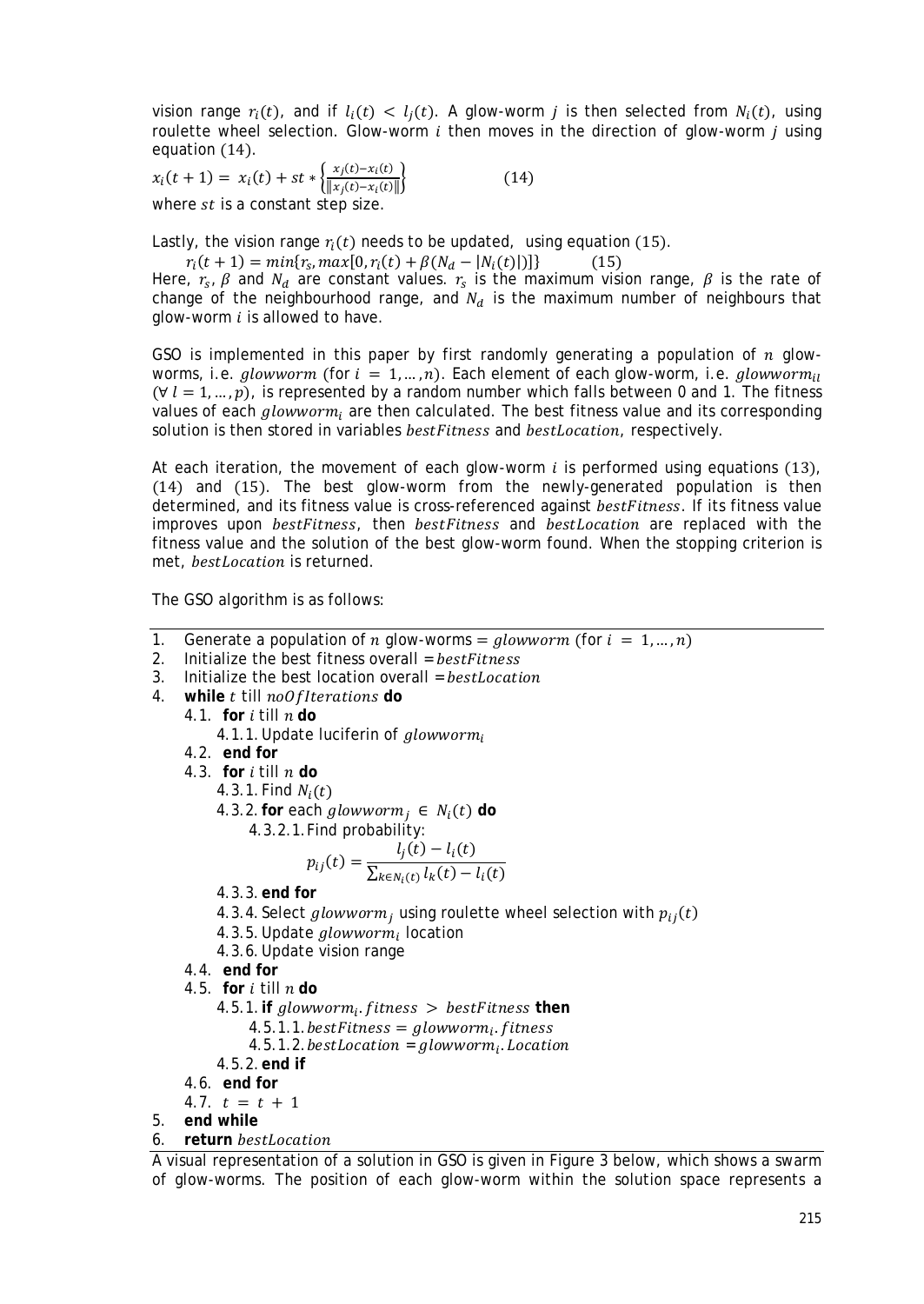solution. Its position is determined by the variables  $x_l$  ( $\forall$   $l = 1, ..., p$ ). The position of each glow-worm will determine the luciferin emitted.



#### **Figure 3: A representation of a solution in the Glow-worm Swarm Optimisation algorithm**

# **4.4 Genetic Algorithm**

The Genetic Algorithm (GA) [19] is inspired by the process of natural evolution. By modelling evolutionary processes such as selection, crossover, and mutation, a population of chromosomes (genotypes of the phenotypes or individuals) evolves from one generation to the next. Chromosomes are binary encoded for discrete optimisation problems or realvalue encoded for continuous optimisation problems [20].

GA starts off with an initial, randomly-generated population of chromosomes/solutions. Each solution has an associated fitness value that indicates the individuals' strength. Using these fitness values, or not, pairs of solutions are stochastically selected from the current population at each generation. Using techniques such as crossover and mutation, these pairs of solutions will produce offspring solutions. The offspring solutions form the new population, which represent the next generation. This process will continue for a specified number of generations or until a satisfactory fitness value has been found.

Selection is done using techniques such as the roulette wheel selection and random selection [20]. Roulette wheel selection considers the fitness value of the solutions, while random selection does not. When a pair of solutions is selected, the crossover process generates offspring solutions that are a recombination of their parent solutions. Recombination is done using techniques such as n-point crossover, uniform crossover, and arithmetic crossover [20]. The 'genes' of the offspring have a probability of undergoing mutation. Mutation reduces the risk of premature convergence. Premature convergence occurs when the heuristic algorithm becomes trapped within a local neighbourhood structure of the solution space, in which the local optimal solution is not 'close' enough to the global optimal solution.

The implementation of GA in this research was done using real-value encoding and uniform crossover. Initially a population of  $n$  chromosomes/solutions is generated, i.e. *population* (for  $i = 1, ..., n$ ). Each gene in each chromosome, i.e. *population*<sub>il</sub> ( $\forall$   $l = 1, ..., p$ ), is represented by a random number between 0 and 1. The fitness value of each solution in the population is then calculated, and the best solution, according to the best fitness value found, is recorded in the variable bestIndividual.

At each iteration of the algorithm, and until the new population is created, two parent solutions are selected from the previous population using roulette wheel selection. Given a predetermined crossover rate  $(cRate)$ , crossover is performed at each index of the adjacent genes of the parent solutions if  $rand < cRate$ . rand is a randomly generated number between 0 and 1. If  $rand <$  cRate then the adjacent genes will be swapped in generating the offspring solutions, or else the genes will remain the same in being passed over to the offspring.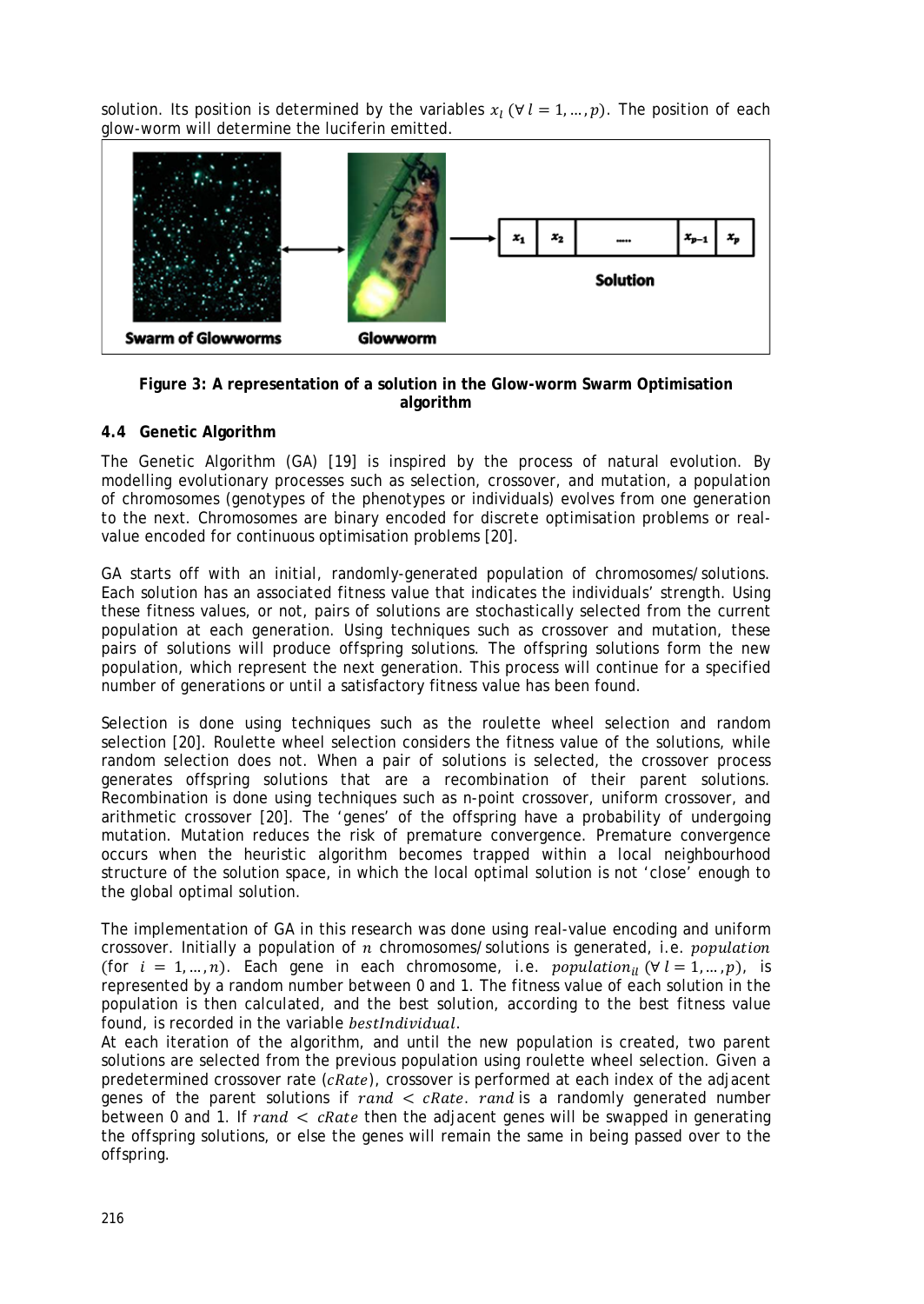Once the offspring solutions have been generated, then mutation is performed on each gene of the offspring solutions in using a predetermined mutation rate ( $mRate$ ). If  $rand <$  $mRate$  then mutation is performed on each gene by simply assigning a new randomly generated number, rand. Once mutation is complete, the offspring are added to the new population.

When the new population is generated, the best solution from the population is determined and is compared against *bestIndividual*. This is to check whether an improved solution has been found. If it has, then *bestIndividual* is replaced by the improved solution. When the stopping criterion is satisfied, *bestindividual* is returned. This is the best solution found by the algorithm.

The algorithm for GA used in this research is as follows:

- 1. Generate an initial random population of *n* individuals = population (for  $i = 1, ..., n$ )<br>2. Initialise another population of size *n*, i.e. *new Population*
- 2. Initialise another population of size  $n_i$ , i.e. *new Population* 3. Evaluate the fitness of each individual *nonulation*, i.e. *no*
- Evaluate the fitness of each individual *population<sub>i</sub>*, i.e. *population. fitness<sub>i</sub>*
- 4. Determine the best individual from *population* using *population fitness*; = bestIndividual
- 5. Set crossover rate =  $cRate$
- 6. Set mutation rate =  $mRate$
- 7. **for** *i* till maxNoOf Generations do
	- $7.1$  count = 0
	- 7.2. while  $count < n$  do
		- 7.2.1. Select parents
		- 7.2.2. Perform crossover using cRate
		- 7.2.3. Perform mutation using mRate
		- 7.2.4. Add offspring to newPopulation
		- $7.2.5$ .  $count = count + 2$
	- 7.3. **end while**
	- $7.4.$  population = newPopulation
	- 7.5.  $bestIndiv = find\_Best\_Individual(population)$
	- 7.6. **if** bestIndiv. fitness better then  $bestIndividual.fitness$  then  $7.6.1. best Indivial = bestIndiv$
	- 7.7. **end if**
- 8. **end for**
- 9. **return**

A visual representation of a solution found in GA is given in Figure 4 below, which shows a population of chromosomes within the nucleus of a cell. Each chromosome consists of genes,  $x_i$  ( $\forall$   $l = 1, ..., p$ ), which make up a solution.



**Figure 4: A representation of a solution in the Genetic Algorithm**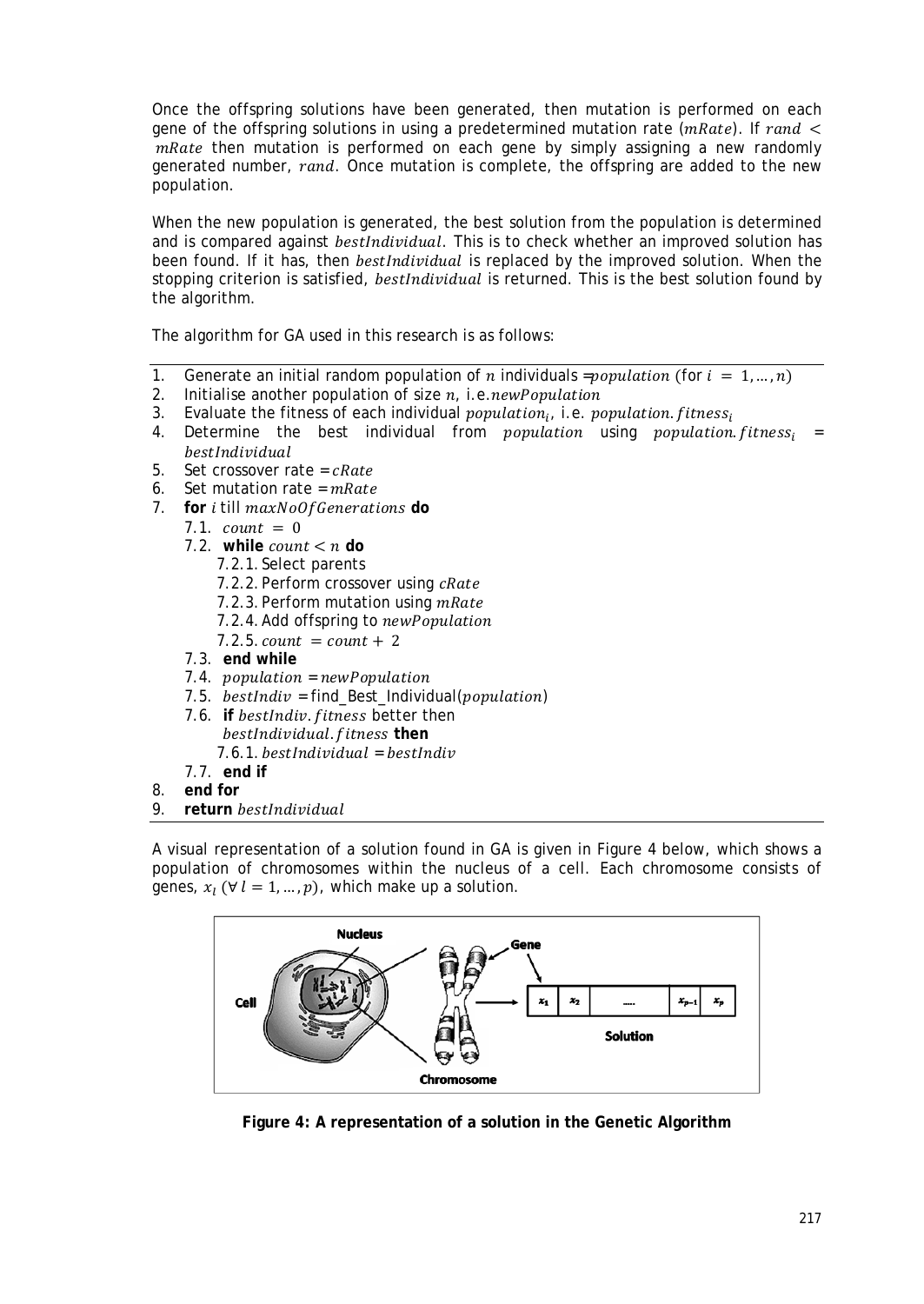# **5 TESTING AND EVALUATION**

The non-heuristic specific parameters required for the execution of the algorithms had been set according to the values given in Tables 2 and 3. The lower and upper bound settings for the different plot types are given in Table 2.

Table 3 gives the lower and upper bound settings, the land coverage fraction values, the cost of irrigated water, and the operational costs for each crop. The large differences between the lower and upper bound values were to investigate the ability of the heuristic algorithms to determine solutions in a larger solution space.  $F_{kij} \in [0,1]$ .  $C\_IR_{kij}$  is the cost of the irrigated water per hectare per crop (ZAR ha<sup>-1</sup>). Operational cost  $O_{kij}$  is set to a third of the producer price per ton of yield (ZAR ha $^{-1}$ ).

|                   | Bounds (ha) |          |  |
|-------------------|-------------|----------|--|
| <b>Plot Types</b> | Lb <i>I</i> | Ub $P_i$ |  |
| Single-crop       |             | 1,700    |  |
| Double-crop       | 50          | 740      |  |

**Table 2: Lower and upper bounds for each plot type**

| Crops         | $Lb_{kij}$ | $\boldsymbol{U}\boldsymbol{b}_{kij}$ | $F_{kij}$ | $C_{\perp}$ $IR_{kij}$ | $\bm{o}_{kii}$ |
|---------------|------------|--------------------------------------|-----------|------------------------|----------------|
| Lucerne $(y)$ | 10         | 1,700                                |           | 877.26                 | 6,259.52       |
| Tomato (s)    | 10         | 1,740                                |           | 685.11                 | 71,478.00      |
| Pumpkin (s)   | 10         | 1,740                                |           | 451.66                 | 10,408.80      |
| Maize (s)     | 10         | 1,740                                |           | 613.90                 | 3.924.09       |
| Groundnut (s) | 10         | 1,740                                |           | 502.08                 | 5.025.24       |
| Sunflower (s) | 10         | 1,740                                |           | 292.13                 | 3.701.61       |
| Barley (w)    | 12.5       | 1,740                                |           | 413.68                 | 4,124.88       |
| Onion (w)     | 12.5       | 1,740                                |           | 221.00                 | 23,739.30      |
| Potato (w)    | 12.5       | 1,740                                |           | 186.10                 | 22,758.12      |
| Cabbage (w)   | 12.5       | 1.740                                |           | 172.94                 | 23,720.00      |

**Table 3: Non-heuristic specific parameters for the execution of the algorithms**

The initial parameters for the heuristic algorithms were set as follows:

- CS The number of host bird nests  $n$  was set at 20. The  $noOf iterations$  was set at 100,000.  $p_a$  was set at 0.25.
- FA The number of fireflies *n* was set at 20. The *noOfIterations* was set at 5,000.  $\alpha$ was set at 0.25,  $\beta_0$  at 0.2 and  $\gamma$  at 1.
- GSO The number of glow-worms  $n$  was set at 20. The  $noOf Iterations$  was set at 5,000.  $l_0$  was set at 1,  $r_0$  at 1.2,  $r_s$  at 1.5,  $\rho$  at 0.4,  $\gamma$  at 0.6,  $\beta$  at 0.08, st at 0.3 and  $N_d$  at 10.
- GA The number of individuals  $n$  was set at 20. The  $maxNoOfGenerations$  was set at 5,000.  $cRate$  was set at 0.8.  $mRate$  was set at 0.05  $(1/n)$ .

 $p_a$  was set according to the setting given in [Xin-She Yang'](http://www.mathworks.com/matlabcentral/fileexchange/authors/119376)s Matlab® implementation of CS [21].  $\alpha$ ,  $\beta_0$  and  $\gamma$  were set according to the settings given in [Xin-She Yang'](http://www.mathworks.com/matlabcentral/fileexchange/authors/119376)s Matlab® implementation of an m-dimensional Firefly Algorithm [22]. For GSO,  $\rho$ ,  $\gamma$ ,  $\beta$  and st were set according to the settings given in [23].  $l_0$ ,  $r_0$  and  $r_s$  are problem specific parameters.  $N_d$ was set to half of the number of glow-worms  $n$ . For GA,  $cRate$  was set at 0.8. This value was used after several tests had been performed to determine the best probable crossover rate to use.

In order to compare the heuristic algorithms fairly, each algorithm was set to the same 'population' size, i.e.  $n = 20$ . The noOfIterations (for CS, FA, and GSO) and the  $maxNoOfGenerations$  (for GA) ensured that each algorithm executed for 100,000 objective function evaluations. Each algorithm was run 100 times, using randomly-generated population sets for each run.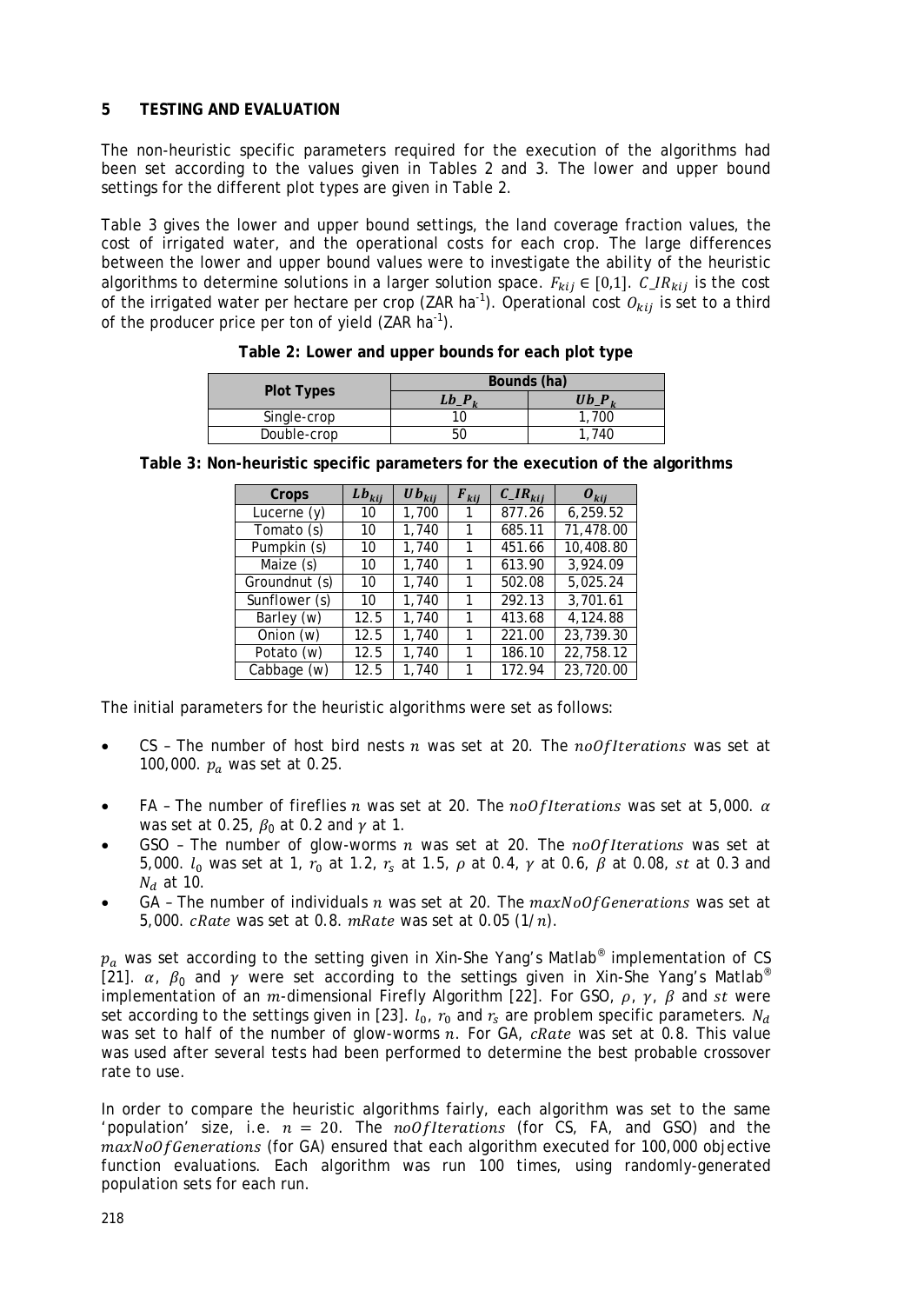In order to ensure fairness, the 100 different population sets had been initially randomly generated. For explanation, we mathematically denote each population set as  $pop_i$ , for  $\tilde{i} = 1, ..., 100$ . Then, for each run i,  $pop_i$  was used as the input population set for each of the heuristic algorithms. This means that for run  $i = 1$ ; CS, FA, GSO and GA were run using  $pop_1$ , for run  $i = 2$ ; CS, FA, GSO and GA were run using  $pop_2$ , and so on until  $i = 100$ . From the 100 best solutions determined by each heuristic algorithm, the results of the best and average solutions have been documented. Using the populations of the 100 best solutions determined by each heuristic algorithm, the  $95%$  Confidence Interval<sup>[2](#page-14-0)</sup> values have been calculated for the execution times and for the fitness values (total gross profits). The results are explained below.

Table 4 gives the statistics of the average execution times (AVG) in milliseconds (ms), and the 95% Confidence Interval (95% CI) values of each heuristic algorithm.

| <b>Statistics</b> | <b>Methods</b> |             |             |           |
|-------------------|----------------|-------------|-------------|-----------|
|                   | <b>CS</b>      | FA          | <b>GSO</b>  | GA        |
| <b>AVG</b>        | 884 ms         | 3455 ms     | 751 ms      | 915 ms    |
| 95% CI            | AVG $\pm$ 2    | AVG $\pm$ 6 | AVG $\pm$ 3 | $AVG + 3$ |

**Table 4: Average execution times and the 95% CI values of each algorithm**

From Table 4 we observe that FA took the longest time to execute. The average execution times of CS, GSO, and GA were all comparable. The relatively large average execution time of FA is due to its nested 'for' loop. In this 'for' loop, each firefly's fitness value is compared with the fitness value of every other firefly. This was shown to be computationally expensive.

The execution time of GSO is the fastest. This is due to the limitation on the maximum number of neighbours that a glow-worm is allowed to have. As the number of iterations increases, the vision ranges of the glow-worms will decrease. This will cause the glowworms to become more separated in searching the local neighbourhood structures of the solution space. This separation will reduce the number of glow-worms considered in searching for neighbours, which will speed up the execution process.



## **Figure 5: The average execution times, in milliseconds (ms), and the 95% CI values of the algorithms**

The 95% CI values from Table 4 mean that we can be 95% certain that the 100 execution times of each algorithm have fallen within those interval estimates. By observing those CI

-

<span id="page-14-0"></span> $<sup>2</sup>$  In statistics a Confidence Interval (CI) indicates the reliability of an interval estimate of population</sup> parameters. 95% CI means to be 95% certain that the population parameters will lie within the interval estimate range.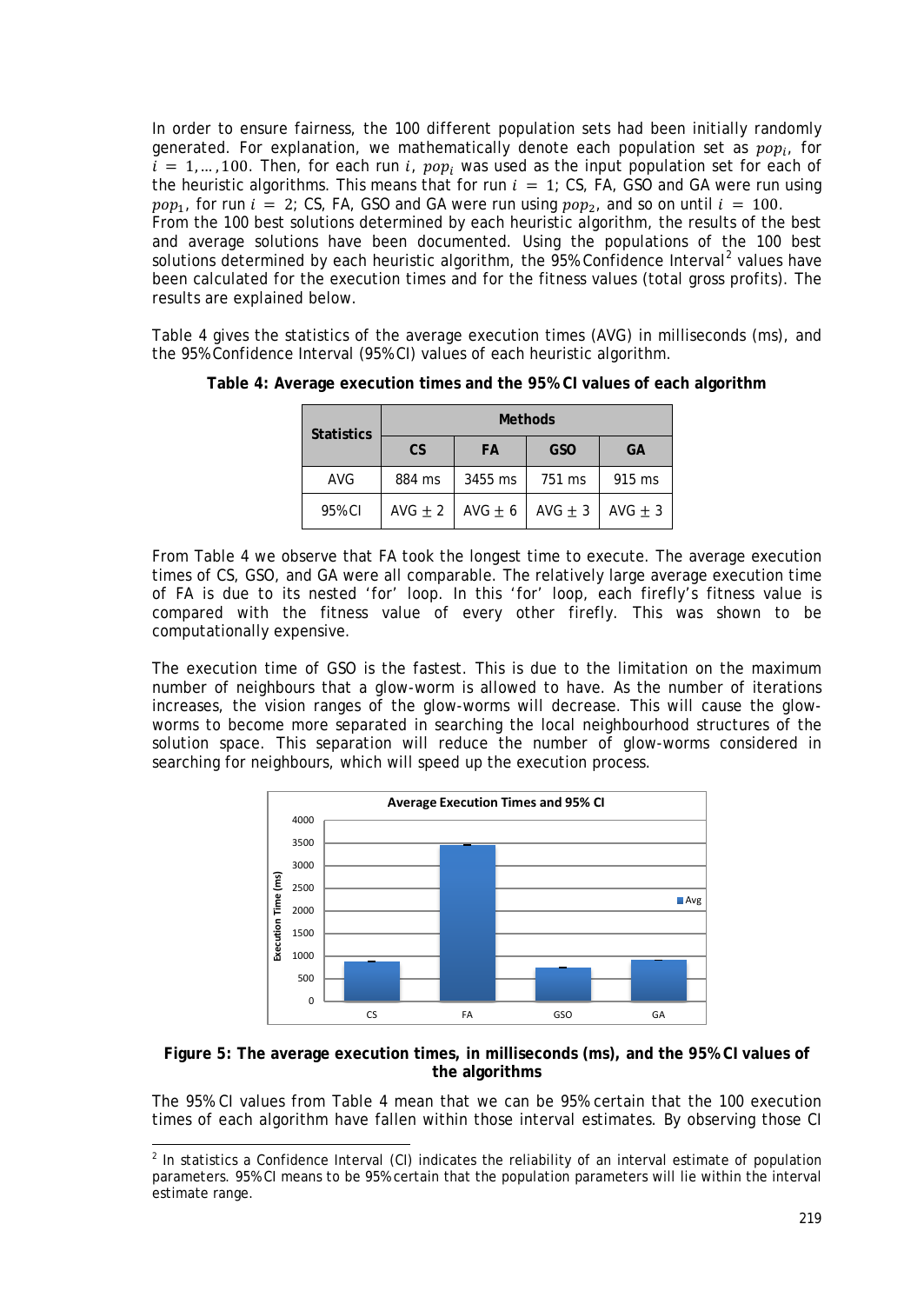values we conclude that the execution times of the algorithms have been fairly consistent. A visual representation of the statistical values from Table 4 is given in Figure 5 above, where the 95% CI values are represented by the black interval estimates.

Table 5 gives the statistical values of the overall best (BFV) and average best (ABFV) fitness values for each heuristic algorithm. The fitness values are the total gross profits earned. The 95% CI values for the fitness value populations of each algorithm are also given.

| <b>Methods</b> | BFV (ZAR)   | ABFV (ZAR)  | 95% CI               |
|----------------|-------------|-------------|----------------------|
| CS.            | 290.770.383 | 282,000,392 | $ABFV + 936.537$     |
| FA             | 297.967.538 | 295,623,620 | $ABFV + 195.076$     |
| GSO            | 299.551.069 | 280,488,876 | $ABFV + 6.352.385$   |
| GА             | 286.477.093 | 264,550,148 | ABFV $\pm$ 1,502,171 |

**Table 5: Statistics for the best fitness values, average best fitness values, and 95% CI values**

From Table 5 it is observed that GSO determined the highest BFV. This is followed by FA, CS, and then GA. On average FA performed the best. This is followed by CS, GSO, and then GA. Each SI algorithm determined superior solutions compared with GA.

A graphical comparison of the algorithms' best and average fitness values, as determined from Table 5, is given in Figure 6. The 95% CI values are represented by the black interval estimates, over the average fitness values.



## **Figure 6: A comparison of best and average fitness values, along with the 95% CI estimates**

The solutions found by the algorithms were in a solution space of constantly changing plot type hectare allocations. The hectare allocations for each plot type had to be determined first, before the hectare allocations of the crops, and had to satisfy the land constraints given in Section 2.6.

For each algorithm, the best solution determined from the 'population' of solutions at iteration  $t$ , for plot type hectare allocations  $p$ , will not necessarily be the best solution at iteration  $(t + 1)$  for plot type hectare allocations  $(p + 1)$ . The change in the plot type hectare allocations at iteration  $(t + 1)$  will change the crop hectare allocations accordingly, so that the land constraints do not break. The constantly changing dimensions of the solution space make it very difficult for the algorithms to perform exploitation<sup>[3](#page-15-0)</sup>. This makes it difficult to determine effective solutions.

Under the circumstance of the constantly changing dimensions of the solution space, FA performed most consistently. This is confirmed by its low 95% CI fitness value. Having the highest average best fitness value also means that FA has been the strongest heuristic

<span id="page-15-0"></span> $3$  Exploitation is the act of searching or travelling within a local neighborhood structure of the solution space in the hope of determining the local optimum solution. It is a local search technique. l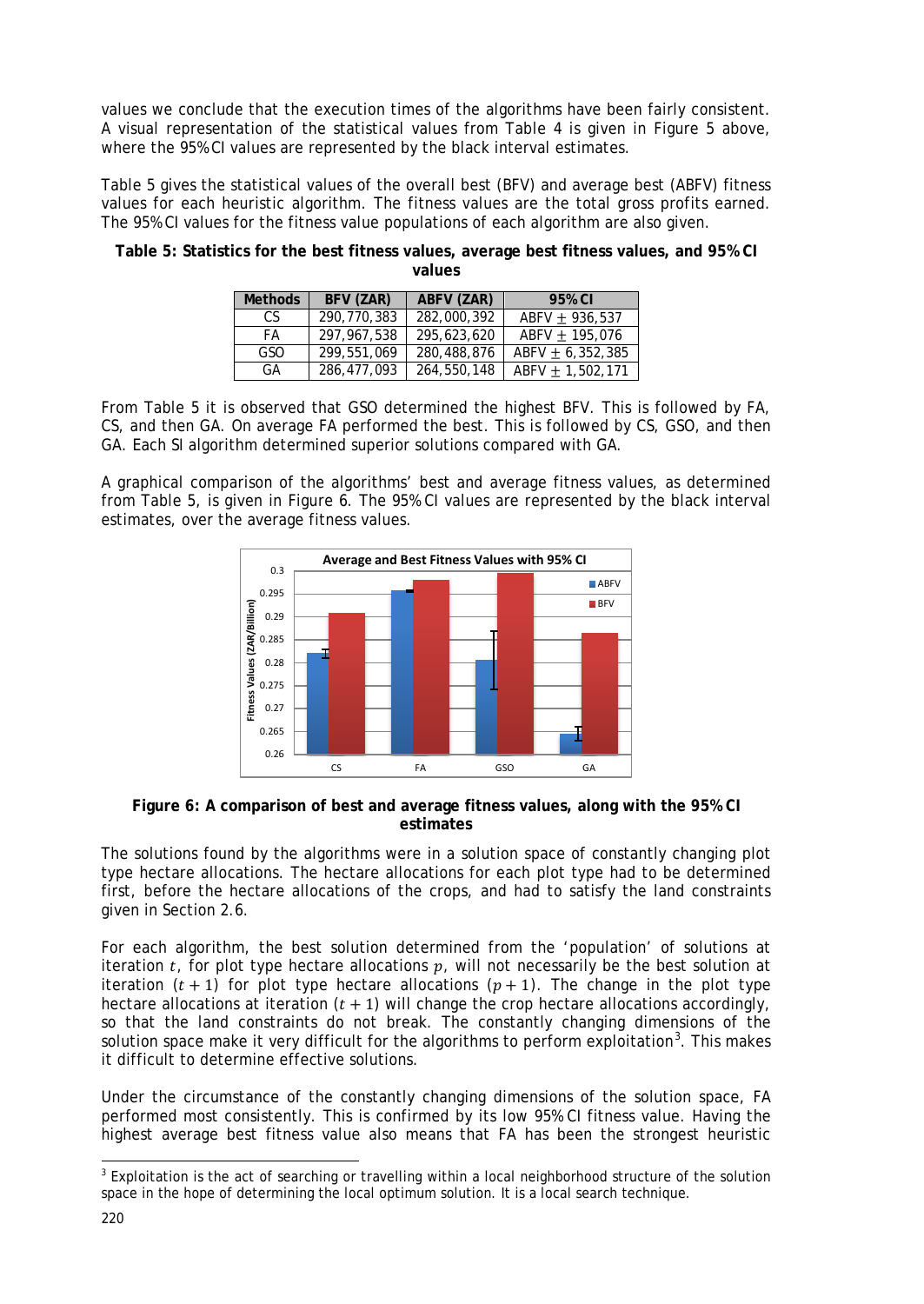algorithm for this particular ACP problem. CS had the second-lowest 95% CI fitness value. This is followed by GA, and then GSO.

Although GSO's average performance is worse than CS, its best fitness value and its high 95% CI fitness value prove that it determined many good solutions. However, it also determined many poor solutions, which is the reason for its lower average.

The strength of FA and GSO in determining the best fitness solutions overall is attributed to the algorithms' versatility in being able to accept both *improved* and *worse* solutions at each iteration.

In FA, as the fireflies are attracted towards brighter fireflies, some will accept improved solutions, while others will accept worse solutions within the local neighbourhood structures of the solution space. The solutions that are classified as being either improved or worse depend entirely on the plot type hectare allocations  $p$  at iteration  $t$ . However, at iteration  $(t + 1)$ , the sorting of the fireflies will take place according to the plot type hectare allocations  $(p + 1)$  and *not* p. Therefore, what appeared to be improved solutions at iteration *t* for *p* might not necessarily be improved solutions at iteration  $(t + 1)$  for  $(p +$ 1). Similarly, what appeared to be worse solutions at iteration  $t$  for  $p$  might not necessarily be worse solutions at iteration  $(t + 1)$  for  $(p + 1)$ . The versatility of FA in accepting both improved and worse solutions has been shown to be very valuable for this particular optimisation problem.

In GSO, a glow-worm will accept an improved or worse solution in moving towards another glow-worm with a higher level of luciferin than itself. Similarly to FA, this ability has been shown to be very valuable for this particular optimisation problem. GSO's average best fitness value is, however, relatively low compared with FA and CS. Interestingly enough, it also has the highest 95% CI fitness value. The reason for the instability in its performances is due to its ability deliberately to cause group-like separations of the glow-worms throughout the neighbourhood structures of the solution space. The separations are achieved by reducing the glow-worms' vision ranges as the number of iterations increase, and in limiting the maximum number of neighbours that a glow-worm is allowed to have. The group-like separations result in fewer glow-worms searching the local neighbourhood structures of the solution space. This technique's strength is in exploration<sup>[4](#page-16-0)</sup>, but it is lacking in terms of exploitation. Strong exploration abilities are beneficial for this optimisation problem due to the constantly changing plot type hectare allocations. However, the 'weakness' in its exploitation ability reduces the probability of its performing consistently on average. This explains its relatively low average best fitness value.

For each host bird's nest solution in the 'population', CS only accepts new nest solutions if they improve upon the host bird nest solutions in the population. The new nest solutions are generated by using the best nest solution from the previous iteration in performing Levy flights. However, as explained earlier, what appeared to be the best nest solution at iteration  $(t-1)$  for plot type hectare allocations  $(p-1)$  will not necessarily be the best nest solution at iteration  $t$ , using plot type hectare allocations  $p$ . Therefore, due to the constant changes in the dimensions of the solution space, performing Levy flights will not result in the most effective exploitation. The probability of the host bird's discovery of intrusions facilitates exploration. This gives CS its best chance of determining improved solutions.

-

<span id="page-16-0"></span><sup>4</sup> Exploration is the act of searching or travelling within the solution space in the hope of determining the neighborhood structure that contains the global optimum solution. It is a global search technique.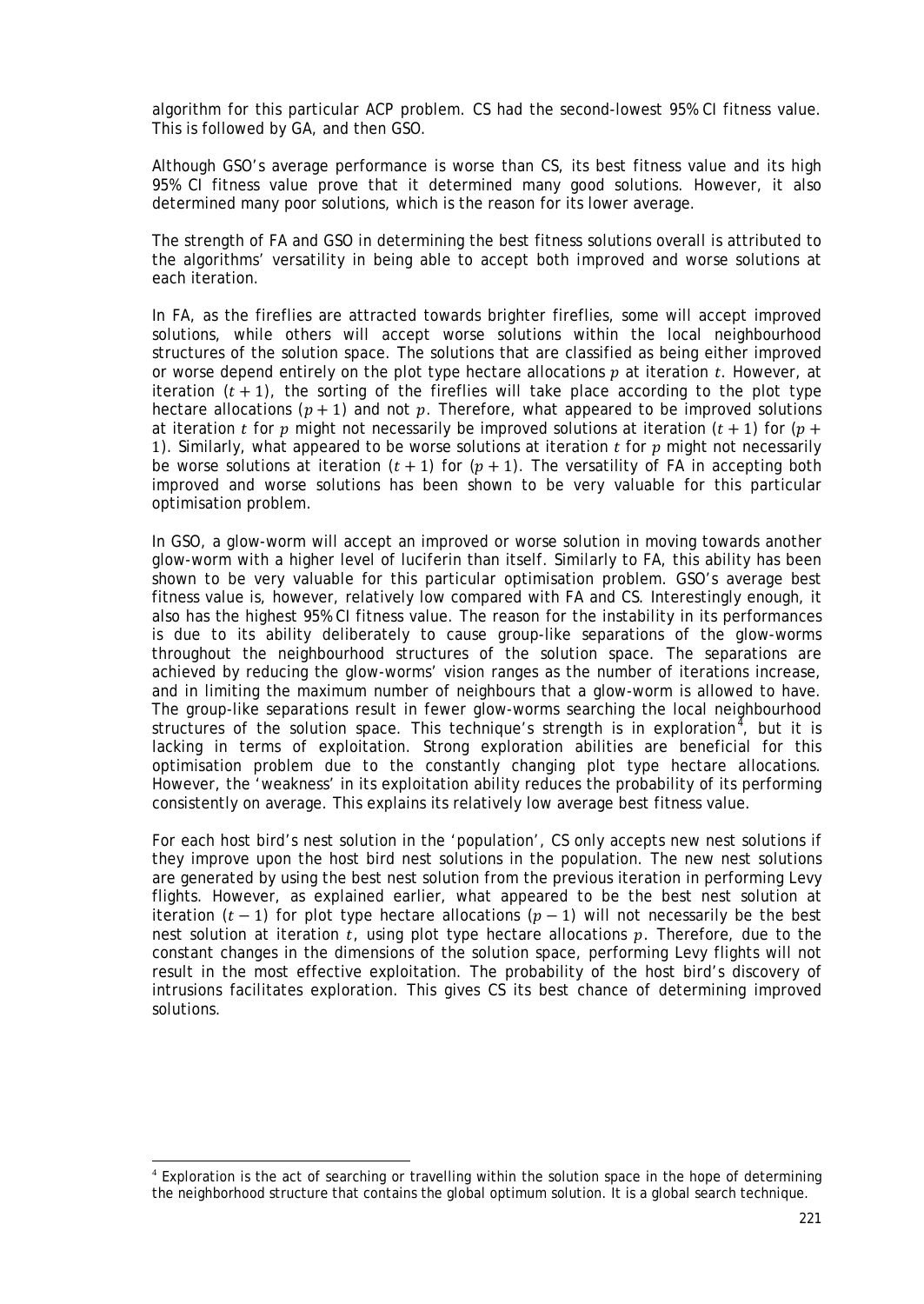

**Figure 7: Performance of the heuristic algorithms in determining their overall best fitness value solutions**

Figure 7 shows the run-time performances of the heuristic algorithms during the determination of their best fitness value solutions. FA found improved solutions at the fastest rate up until around 25,000 objective function evaluations. At this point GSO determined a solution similar to FA. At around 63,000 objective function evaluations, GSO had determined the best fitness value of all the heuristic algorithms. FA found its best fitness value at around 90,000 objective function evaluations. Its improvement was not enough to be the best overall. CS showed steady increases in determining improved solutions. At around 70,000 objective function evaluations, CS found a neighbourhood within the solution space that had a solution that was better than GA's best solution. GA found its best solution at around 34,000 objective function evaluations.

**Table 6: Statistics of the IWR and VCP for the best solutions found**

| <b>Methods</b> | IWR $(m^3)$ | VCP (ZAR)   |
|----------------|-------------|-------------|
| CS             | 16,971,534  | 145,436,812 |
| FA             | 16,962,160  | 148,980,411 |
| GSO            | 17,052,921  | 149,772,256 |
| GA             | 17,103,618  | 143,339,455 |

Table 6 gives the statistics of the irrigated water requirements (IWR) and the variable costs of production (VCP) for the best solution determined by each of the heuristic algorithms. FA required the least amount of irrigated water. At a cost of ZAR 0.0877  $m^3$ , the cost of this irrigated water is ZAR 1,487,581. CS's IWR value was only 9,374  $m^3$  more than FA. GSO's IWR value was 90,761 m<sup>3</sup> more than FA. At a water quota of 8,417 m<sup>3</sup>ha<sup>-1</sup>annum<sup>-1</sup>, FA's IWR value would have supplied irrigated water to 10 ha less than GSO's value. GA's irrigated water requirement is the highest. The relative increases in the variable costs of production (VCP) for each SI algorithm, compared with GA, are acceptable considering the increased total gross profits earned.

A graphical representation of the IWRs, as determined from Table 6, is shown in Figure 8.

Table 7 gives the plot type hectare allocations for the best solution found by each algorithm. Each heuristic algorithm determined that the total gross profits could be increased by allocating more land for the double-crop plots. This was as a result of Lucerne's high irrigated water requirement and low producer price  $t^{-1}$ .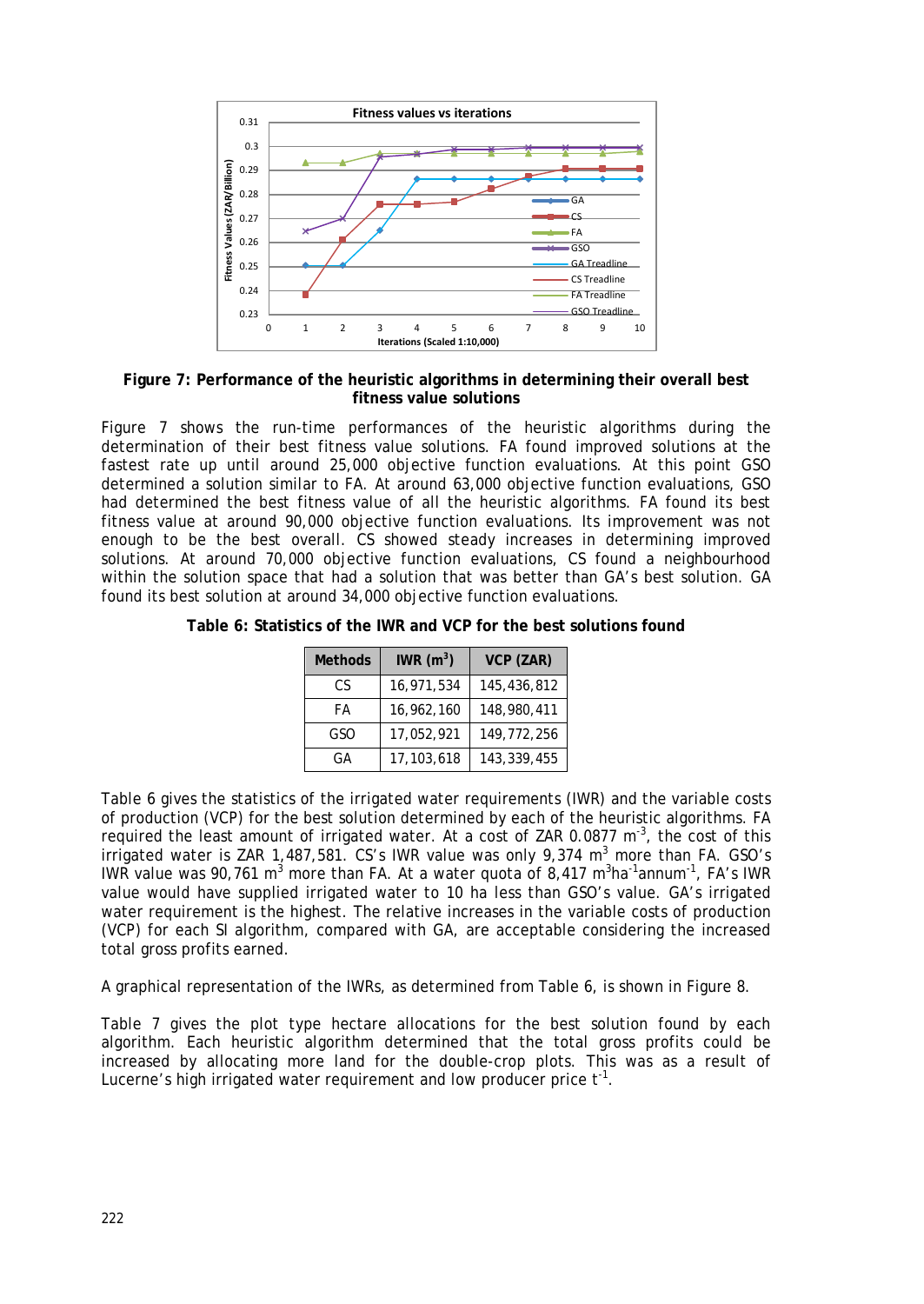

**Figure 8: Irrigated water requirements of the best heuristic solutions**

| <b>Plot Types</b> | <b>Methods</b> |                  |                  |                  |
|-------------------|----------------|------------------|------------------|------------------|
|                   | CS             | FА               | <b>GSO</b>       | GA               |
| Single-Crop       | $16$ ha        | 13 <sub>ha</sub> | 14 <sub>ha</sub> | 13 <sub>ha</sub> |
| Double-Crop       | 1734 ha        | 1737 ha          | 1736 ha          | 1737 ha          |

**Table 7: Plot type hectare allocations for each heuristic algorithm**

Figure 9 gives a graphical comparison of the seasonal hectare allocations of each crop, for the best solution determined by each heuristic algorithm.

For the single-crop plots of land, each algorithm determined similar hectare allocations for lucerne. For the double-crop plots of land, each algorithm allocated the most land to tomato, onion, and cabbage. The large hectare allocations for tomato are due to its high yield ha<sup>-1</sup> and high producer price  $t^{-1}$ . Similar hectare allocations were determined for pumpkin, maize, ground nuts, and sunflower. GA's relatively higher hectare allocation for barley contributed to its relatively poor best performance.



**Figure 9: A comparison of the hectare allocations, per crop, for the best solution found by each algorithm**

Table 8 gives the statistical values of each crop's hectare allocations (ha's crop<sup>-1</sup>), irrigated water requirements (IWR), and variable costs of production (VCP) for the best solution determined by each heuristic algorithm.

The program was written in the Java programming language, using the Netbeans® 7.0 Integrated Development Environment. All simulations were run on the same platform. The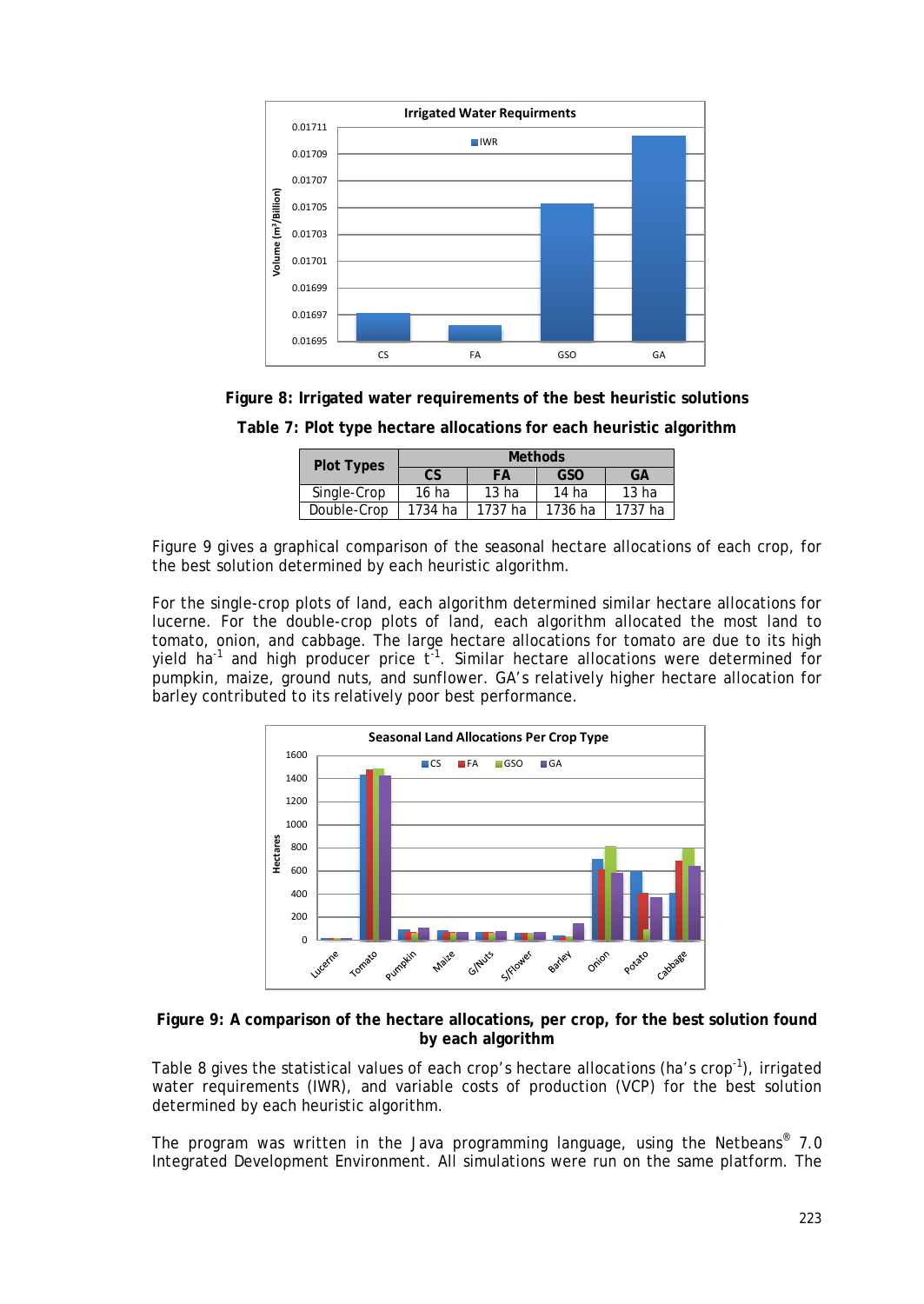computer used had a Windows® 7 Enterprise operating system, an Intel® Celeron® Processor 430, 3 GB of RAM, and a 500GB hard-drive.

## **6 CONCLUSION**

Shortages in food supply and increases in population growth have increased the need for food production. To try to meet this *growing* demand for food, it is important that new irrigation schemes be developed to increase agricultural output.

Planning new irrigation schemes requires that optimised solutions be found for the seasonal hectare allocations of the crops that need to be grown within the year. The solutions found must maximise the total gross profits that can be earned, to make the most efficient use of the limited resources available for agricultural production. Determining solutions to this problem is referred to as annual crop planning (ACP), an NP-Hard optimisation problem in agricultural planning.

This research has introduced a new ACP mathematical model, which is intended to be used to determine solutions to the ACP problem at a new irrigation scheme. The case study in this paper is the Taung Irrigation Scheme (TIS), situated in the North West Province of South Africa. The irrigation scheme is currently being expanded to cater for an extra 1,750 hectares of irrigated land. This portion of land is required to grow 10 different types of crops. In order to determine solutions for this ACP problem, three relatively new Swarm Intelligence (SI) metaheuristic algorithms have been investigated. These algorithms include Cuckoo Search (CS), Firefly Algorithm (FA), and Glow-worm Swarm Optimisation (GSO). To determine the relative merits of their solutions, they have been compared against the solutions of another popular population-based metaheuristic algorithm, the Genetic Algorithm (GA). To ensure fairness in the performances of the heuristic algorithms, their algorithm-specific parameters had used recommended settings. Other parameter settings, such as the 'population' sizes, the initial population sets, and the number of objective function evaluations per run, were all set to be the same. Each heuristic algorithm was run 100 times. From these 100 runs, the overall best and average solutions of each heuristic algorithm were documented.

The results show that GSO determined the overall best solution. This was followed by FA, CS, and then GA. On average, FA performed the best, followed by CS, GSO, and then GA. FA showed the lowest 95% Confidence Interval (95% CI) fitness value. This proved that, in a solution space of constantly changing dimensions, FA performed most consistently. In this research, FA was the strongest heuristic algorithm. The disadvantage of FA was its relatively higher average execution time. Although GSO's average performance was worse than CS, its best solution and its high 95% CI fitness value proved that it had determined some very good solutions. GSO also had the fastest average execution time. Of all the heuristic algorithms, GA performed the worst overall. An advantage of FA and CS is their relative ease of implementation in developing object-oriented versions of the algorithms, compared with GSO. CS requires the fewest parameter settings.

Possible future work will be to extend this ACP mathematical model (or formulate new models) to take into account factors such as the dynamic pricing of crops and caloric requirements. An investigation into the effectiveness of employing local search metaheuristic techniques in determining solutions to this ACP problem might also be considered.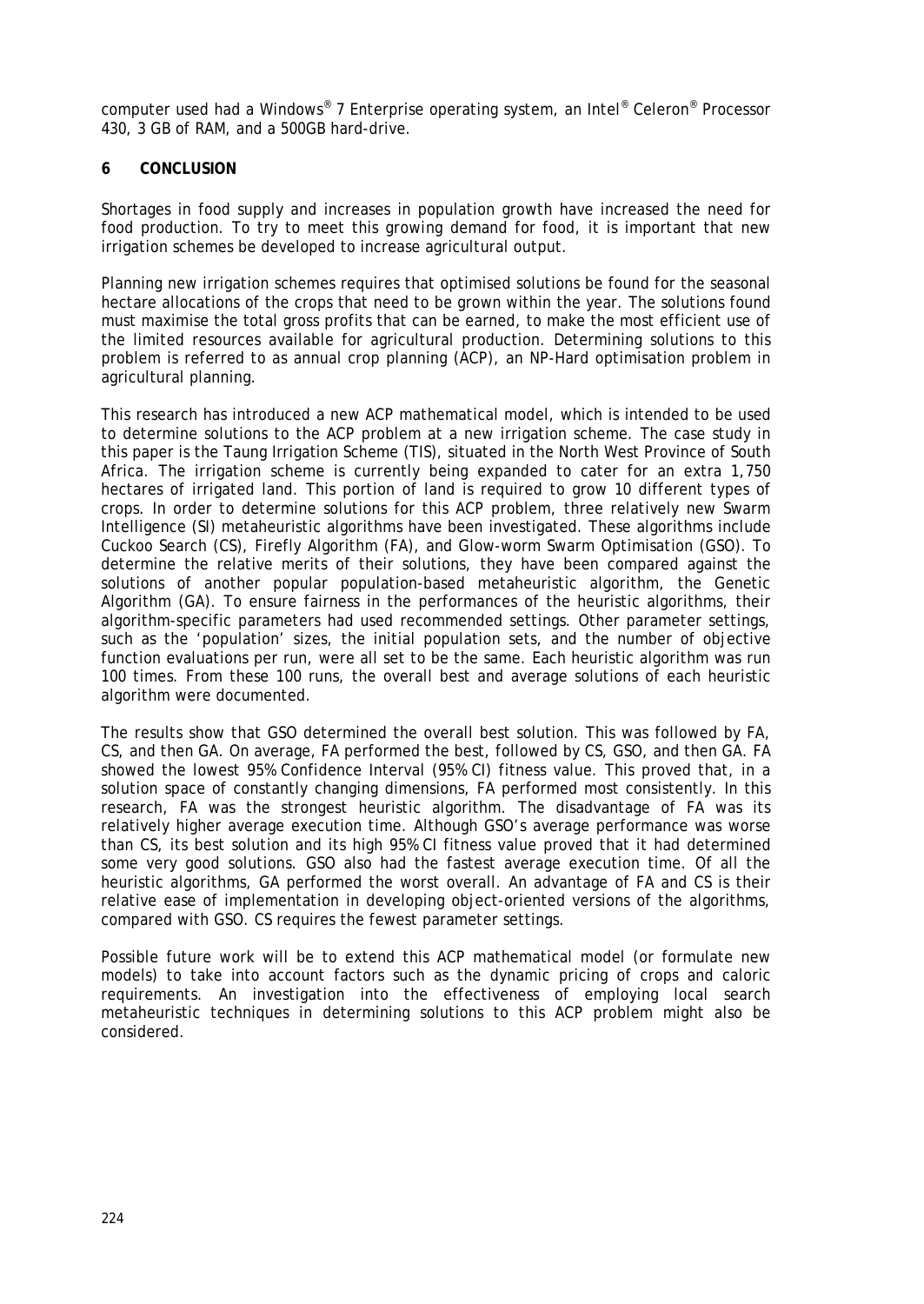| Crops              | <b>Methods</b>         | ha's crop <sup>-1</sup> | IWR $(m^3)$  | VCP (ZAR)     |
|--------------------|------------------------|-------------------------|--------------|---------------|
| Lucerne            | CS                     | 16                      | 159,049      | 113,476       |
|                    | FA                     | 13                      | 129,349      | 92,286        |
|                    | GSO                    | $\overline{14}$         | 145,019      | 103,466       |
|                    | $G$ A                  | $\overline{13}$         | 128,561      | 91,724        |
|                    | $\overline{\text{CS}}$ | 1,429                   | 11, 161, 035 | 103,099,717   |
| Tomato             | FA                     | 1,479                   | 11,553,491   | 106,725,022   |
|                    | GSO                    | 1,487                   | 11,617,618   | 107, 317, 394 |
|                    | $G$ A                  | 1,424                   | 11, 125, 493 | 102,771,401   |
|                    | $\overline{\text{CS}}$ | 93                      | 476,715      | 1,005,310     |
|                    | <b>FA</b>              | 65                      | 336,130      | 708,840       |
| Pumpkin            | GSO                    | 62                      | 320,703      | 676,306       |
|                    | $G$ A                  | 103                     | 532,815      | 1,123,615     |
|                    | $\overline{\text{CS}}$ | 86                      | 603,190      | 391.039       |
| Maize              | FA                     | 65                      | 453,873      | 294,239       |
|                    | GSO                    | 62                      | 434,061      | 281,395       |
|                    | GA                     | 67                      | 468,012      | 303,405       |
|                    | CS                     | 66                      | 378,980      | 365,895       |
| <b>Ground Nuts</b> | FA                     | 65                      | 373,218      | 360,331       |
|                    | <b>GSO</b>             | 62                      | 355,404      | 343,133       |
|                    | GA                     | 72                      | 410,972      | 396,781       |
|                    | $\overline{\text{CS}}$ | 60                      | 201,401      | 241,472       |
| Sunflower          | FA                     | 63                      | 209,286      | 250,925       |
|                    | <b>GSO</b>             | 62                      | 206,495      | 247,579       |
|                    | GA                     | 71                      | 236,134      | 283,116       |
|                    | CS                     | 36                      | 170,083      | 163,649       |
|                    | FA                     | $\overline{31}$         | 148,232      | 142,625       |
| Barley             | <b>GSO</b>             | 33                      | 154,230      | 148,395       |
|                    | GA                     | 146                     | 689,062      | 662,995       |
|                    | <b>CS</b>              | 700                     | 1,764,290    | 16,774,969    |
| Onion              | FA                     | 609                     | 1,534,750    | 14,592,494    |
|                    | $\overline{GSO}$       | 817                     | 2,059,855    | 19,585,220    |
|                    | GА                     | 584                     | 1,471,225    | 13,988,493    |
|                    | $\overline{\text{CS}}$ | 593                     | 1,257,325    | 13,594,878    |
| Potato             | FA                     | 409                     | 867,245      | 9,377,127     |
|                    | GSO                    | 90                      | 191,282      | 2,068,249     |
|                    | $G$ A                  | 367                     | 778,789      | 8,420,687     |
|                    | $\overline{\text{CS}}$ | 405                     | 799,466      | 9,686,407     |
| Cabbage            | <b>FA</b>              | 688                     | 1,356,586    | 16,436,522    |
|                    | GSO                    | 795                     | 1,568,254    | 19,001,119    |
|                    | GA                     | 640                     | 1,262,555    | 15,297,238    |

**Table 8: Crop statistics of the best solution determined by each heuristic algorithm**

## **REFERENCES**

- **[1] Schmitz, G.H., Schütze, N. & Wöhling, T**. 2007. Irrigation control: Towards a new solution of an old problem. *IHP/HWRP-Berichte*, Vol. 5. International Hydrological Programme (IHP) of UNESCO and the Hydrology and Water Resources Programme (HWRP) of WMO, Koblenz, Germany.
- **[2] Department of Water Affairs and Forestry, 2008.** *Vaal River system: Feasibility study for utilization of Taung Dam water: Irrigation planning and design*. Report Number P WMA 10/C31/00/0908. [Online] Available: http://www.dwaf.gov.za/.
- **[3] Pant, M., Radha, T., Rani, D., Abraham, A. & Srivastava, D.K.** 2008. Estimation using differential evolution for optimal crop plan. *Lecture Notes in Computer Science*, 5271, pp. 289- 297.
- **[4]** Pant, M., Thangaraj, R., Rani, D., Abraham, A. & Srivastava, D.K. 2009. Estimation of optimal crop plan using nature inspired metaheuristics. *World Journal of Modelling and Simulation*, 6 (2), pp. 97-109.
- **[5] [Georgiou,](http://www.springerlink.com/content/?Author=P.+E.+Georgiou) P.E. & [Papamichail,](http://www.springerlink.com/content/?Author=D.+M.+Papamichail) D.M.** 2008. Optimization [model of an irrigation reservoir for](http://www.springerlink.com/content/e1m7098822368j61/)  [water allocation and crop planning under various weather conditions.](http://www.springerlink.com/content/e1m7098822368j61/) *[Irrigation Science](http://www.springerlink.com/content/0342-7188/)*, 26(6), pp. 487-504.